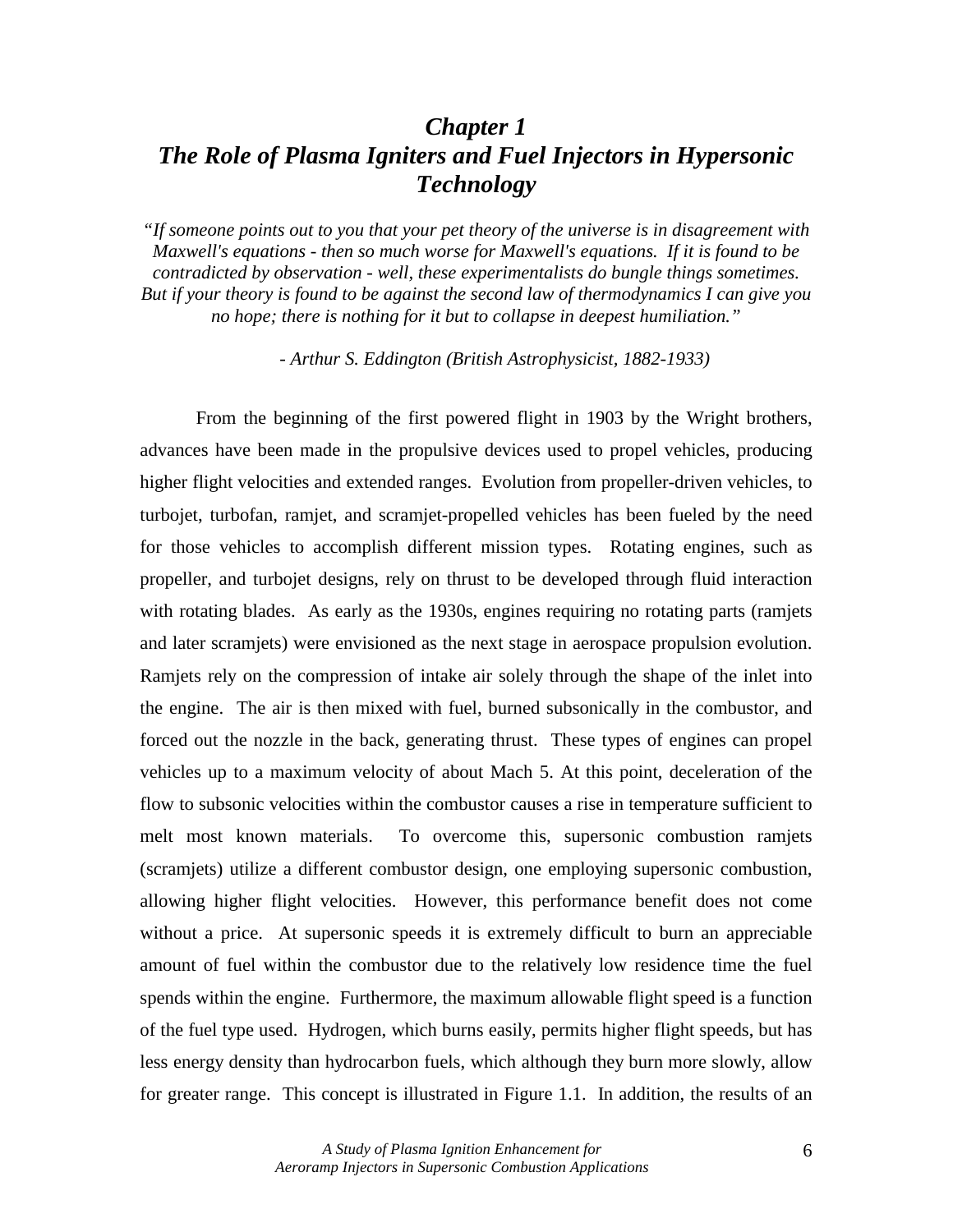extensive study investigating the use of subsonic versus supersonic combustion was published by Dugger (1960), who determined that the flight range to transition from subsonic to supersonic combustion lies between Mach 6 and Mach 8.



Figure 1.1: Approximate Performance Levels of Various Classes of Engines (Curran, 1999)

#### **1.1: Development of Hypersonic Technology**

 Supersonic combustion ramjets (scramjets) were identified in the 1950s as having the potential for huge performance gains over all known means of air-breathing propulsion above Mach 5. A brief review in the developments of ramjet and scramjet technologies are discussed here. Readers interested in a more detailed description of topics presented here and other related propulsion topics can read Curran's discussion of the historical development aerospace engines (Curran, 1997 and 1999). The earliest practical ramjet was used for tank shell range extension in 1928. However, Weber and McKay (1958) identified a problem associated with the current ramjet technology in that, for speeds above Mach 6, the high temperatures caused by the flow deceleration were enough to melt most known structural materials and cause dissociation of the combustion constituents, resulting in a subsequent loss of a large portion of the available chemical energy combustion process. They envisioned that the application of supersonic combustion could overcome many of these challenges by reducing the high temperatures induced by flow deceleration. They based their supersonic combustion work on early 1950s experiments by Pinkel, Sarafini and Gregg (1952), who demonstrated supersonic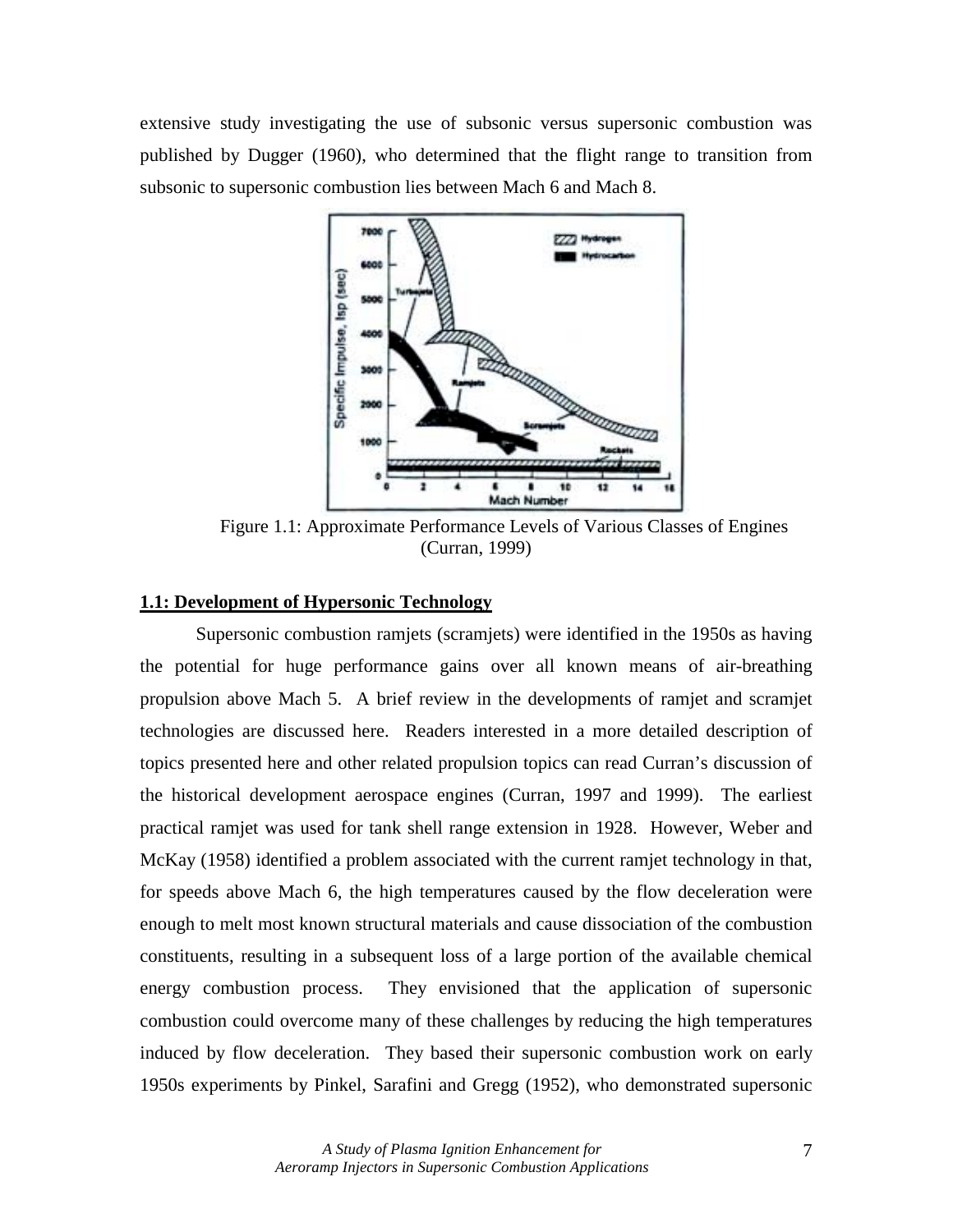combustion on a flat plate. Dugger and Billig (1959) paralleled Weber and McKay's work with theoretical and experimental studies and produced the first major milestone in supersonic combustion technology, the production of net positive thrust on a double wedge.

 The 1960s saw a major push for supersonic combustion developments in the United States with the construction of four separate research engines built for the United States Air Force. These engines were designed to test various aspects of ducted scramjet engine design, such as staged fuel injection for combustor transition, variable geometry inlets for ramjet-scramjet transition and rearward facing steps for flameholding. Contributors were GASL, JHU/APL, NASA-Langley, and the Marquardt Company, with important individual contributions made by Ferri (1964 and 1968) and Swithenbank (1966). The result was an engine incorporating a rearward facing step, constant area combustor section, and the use of hydrocarbon fuels with pyrophoric ignition. Ground tests at Mach numbers between 5 and 7 produced the first demonstration of net positive thrust for a model scramjet engine. NASA also began development of scramjet engines in the 1960s for use on the X-planes. Although the flight demonstration of these engines was never realized, two engines were built and tested by Garrett. Subsequent developments provided insight that higher levels of thrust and efficiency could be produced by ducted scramjets. Numerical analyses showed that a ducted scramjet powered missile could achieve powered ranges of several hundred miles flying in the upper atmosphere at speeds up to Mach 8. The Navy began supporting efforts for development of these ducted scramjets in the early 1960s (Dugger, 1961; Billig, 1965). The project was to be known as the Supersonic Combustion Ramjet Missile, or "SCRAM," and is now the name by which the technology is identified. The SCRAM program successfully demonstrated that ducted supersonic combustion was feasible, but was cancelled in 1977 due to technical shortcomings.

 The project directly succeeding the SCRAM project, and also the most developed concept design throughout the 1970s, was the Dual-Combustor Ramjet (DCR) designed by JUH/APL (Waltrup et al. 1979; Billig et al. 1979). The DCR contains all the features of a scramjet with the addition of a small subsonic combustor to act as a pilot flame and fuel cracker for the main engine. The concept of a DCR is illustrated in Figure 1.2. This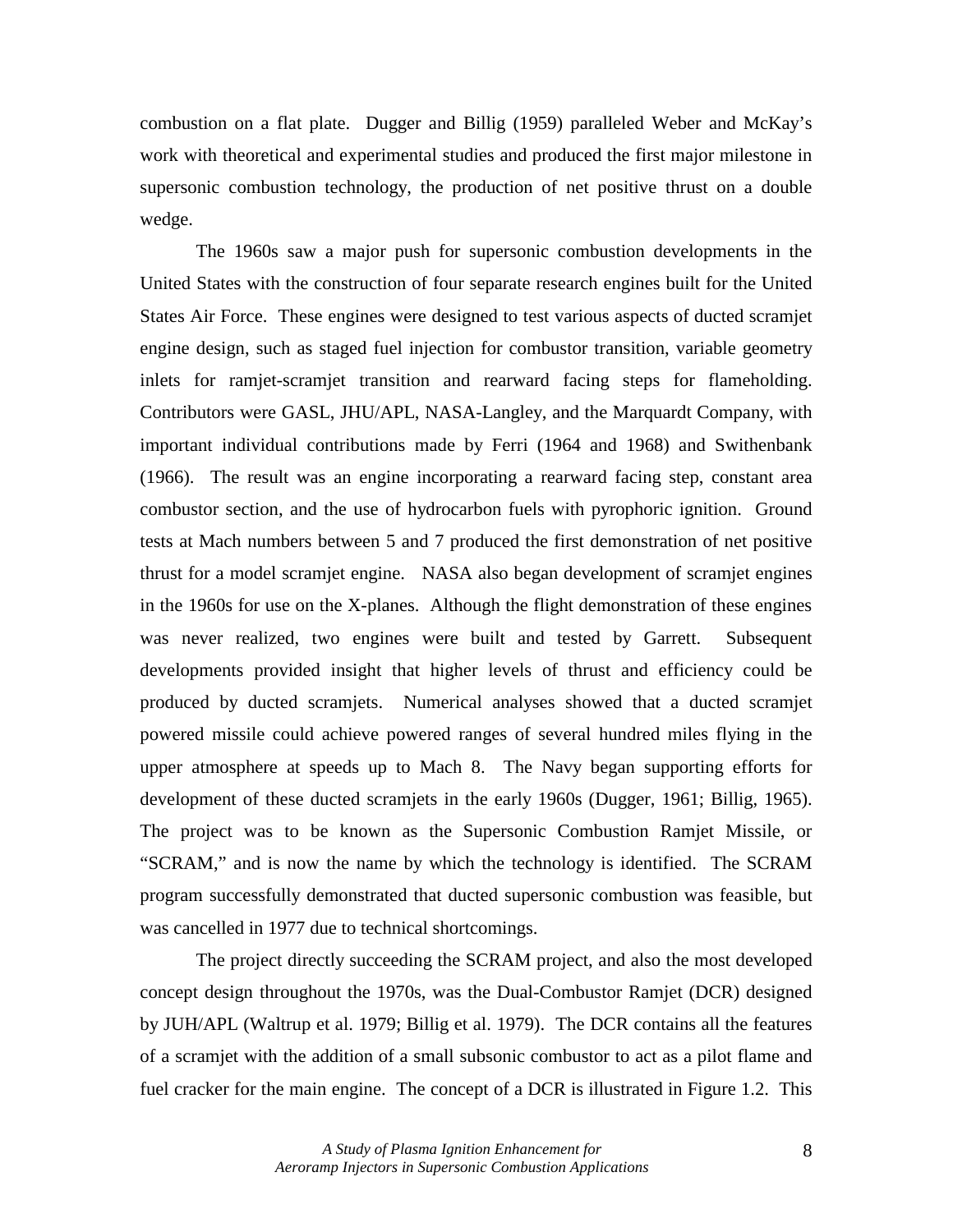subsonic combustor acts as fuel preconditioner, cracking the fuel and preparing it for the supersonic combustor. Essentially, a portion of the intake air is diverted into this secondary combustor where all of the hydrocarbon fuel is injected. In this region a pilot flame is easily maintained because the flow is subsonic, and the heat released through partial combustion of the fuel chemically cracks any unburned fuel as it passes out of the combustor into the supersonic air stream. Although theoretically feasible, a difficulty with this design is the nontrivial amount of space taken up by the subsonic combustor. Waltrup continued the development of the DCR concept well into the 1980s through several discussions on the drawbacks and proposed improvements associated with the technology (Waltrup, 1982 and 1987).



Figure 1.2: The Dual-Combustor Ramjet Concept (Waltrup et al., 1996)

 The 1980s and early 1990s were host to the NASP project (X-30), the next major step in demonstrating the feasibility of hypersonic flight (Harsha and Waldman, 1989). A concept picture of the X-30 is shown in Figure 1.3. The goal of the NASP project was to provide a technology base for reaching orbit in a single manned stage with horizontal takeoff and landing capability. The broad-based NASP project involved development of scramjet testing requirements, understanding the high-speed flow physics, and spawned many fundamental investigations of supersonic combustion, such as those done at NASA-Langley (Northam and Anderson, 1986). Development of the X-30 research vehicle, continuing until 1993, comprised the second stage of the project, which was designed to demonstrate the capability of hypersonic cruise and ultimately, the possibility of achieving single-stage-to-orbit.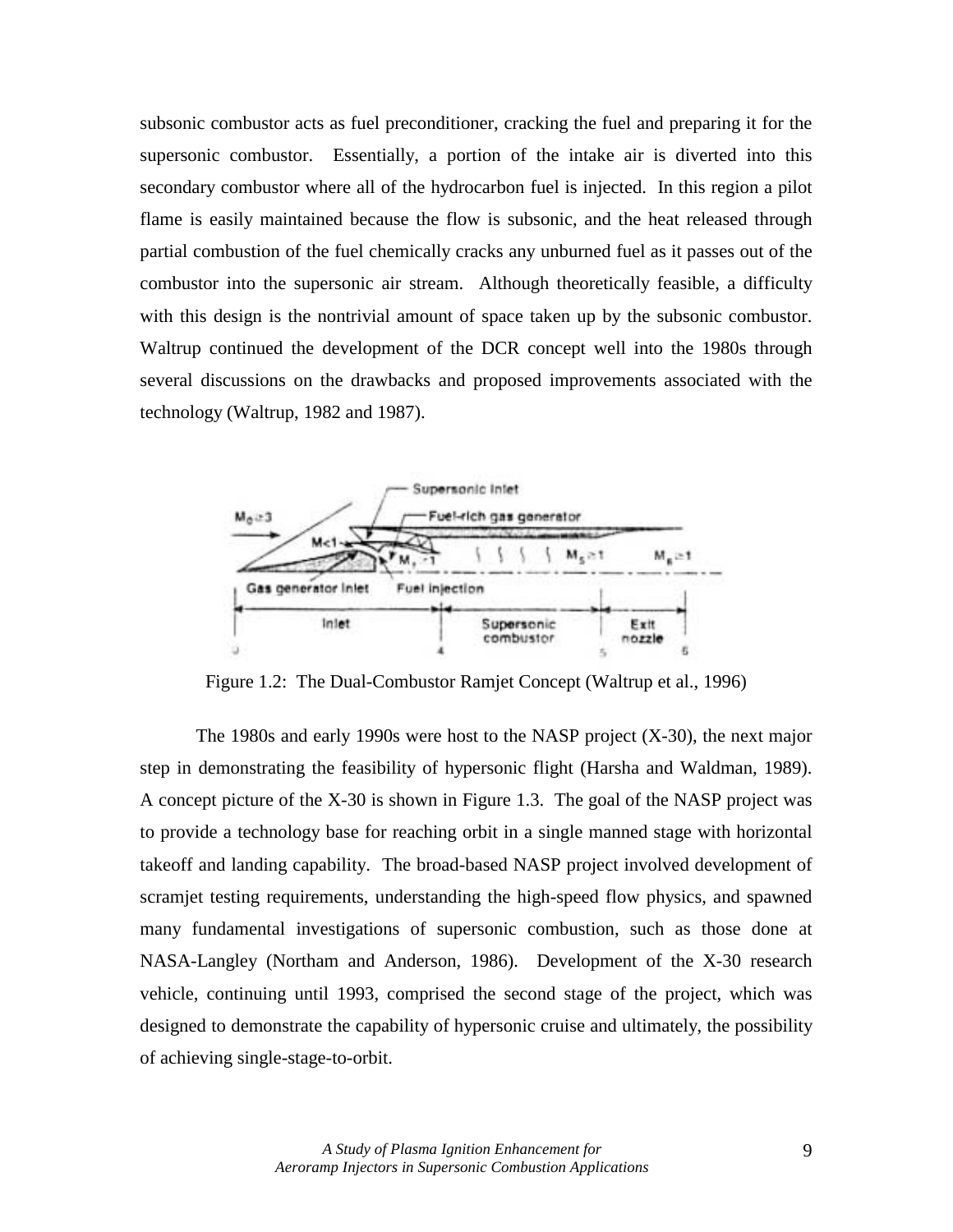

Figure 1.3: A Concept Picture of the X-30

 Aside from the United States' NASP project, the early 1990s were a proving ground for Russian supersonic technology as well. Basing their designs on Billig and Waltrup's earlier DCR work, the Russians developed and flew a hydrogen-fueled scramjet engine utilizing a dump combustor as a pilot and fuel preconditioner (Vinogradev et al., 1990). The engine was mounted on the tip of a Russian SA-5 booster rocket and telemetry data were used to measure the amount of thrust generated by the engine. According to Covault et al. (1992) and Roudakov et al. (1991), the Russians succeeded in flying several short tests with this dual combustor ramjet and achieved powered flight under scramjet operation at a flight speed of Mach 7. Although reports of Russian advancements are not easily accessed, a report by the Air Force Scientific Advisory Board notes that the Russians are "pressing ahead most forcefully" (Covault, 1992).

 More recently, Russian propulsion efforts have mainly been the result of research programs at the Central Institute of Aviation Motors (CAIM), the Central Aerohydrodynamic Institute (TsAGI), the Institute of Applied Mechanics (ITPM), and the Moscow Aviation Insitute (MAI). A partnership between MAI and Aerospatiale in France has formed to develop what is known as the Wide Range Ramjet (WRR) (Chavalier et al., 1996). The WRR concept incorporates moveable panels within the combustor to allow transition from subsonic to supersonic combustion. In addition, the design uses two fuels, kerosene for subsonic combustion and hydrogen for supersonic combustion. Another joint program includes that between Germany and Russia's TsAGI in the development of cooling technology for scramjet operation. A detailed report on this program is provided by Sabelnikov et al. (1995). Those interested in earlier Russian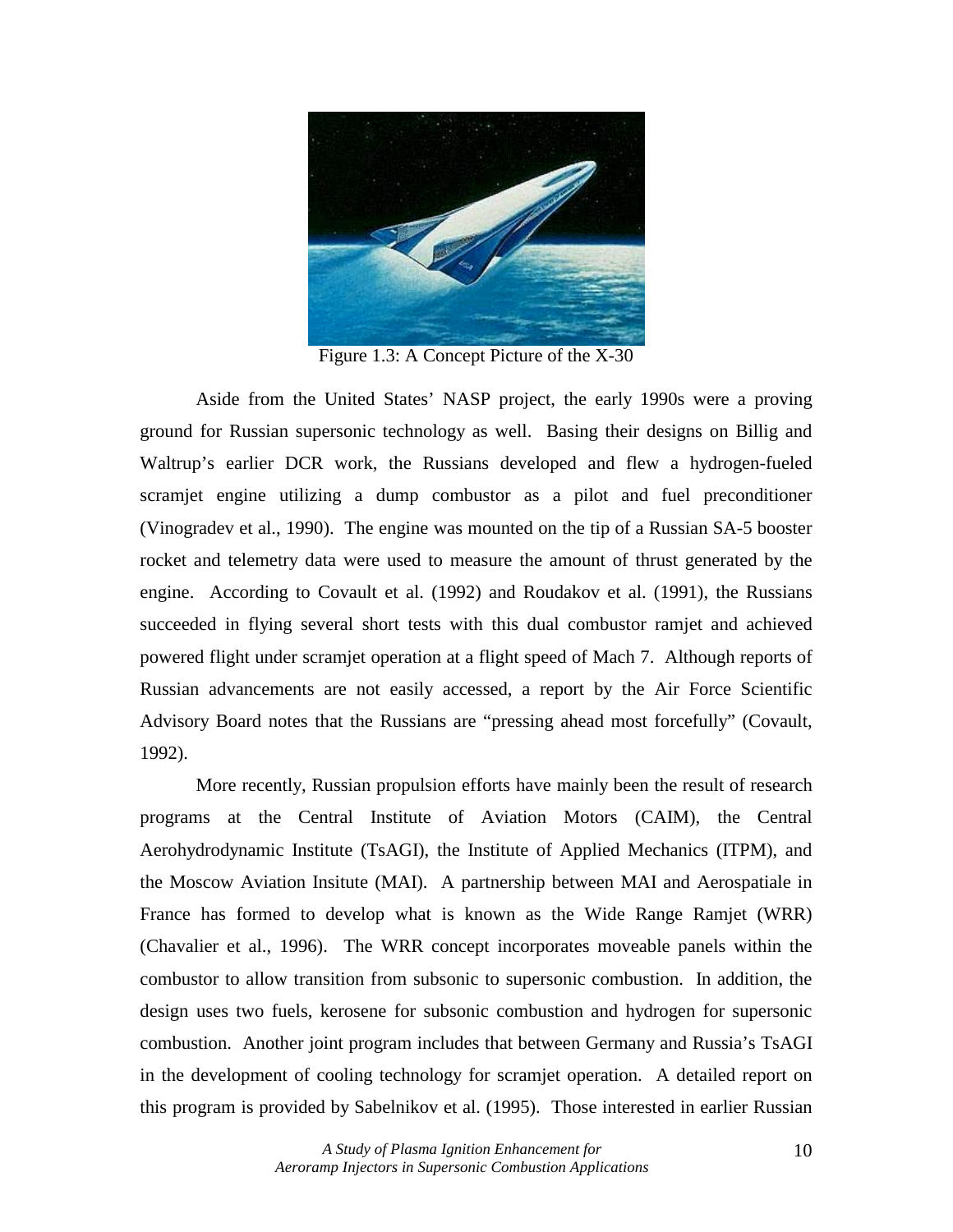work can read a report by Kurziner, detailing research in the area of jet engines for supersonic flight velocities (Kurzinir, 1977).

 The latest United States hypersonic program gaining national acclimation is the Hyper-X (X-43) project sponsored by NASA-Langley and NASA-Dryden. Building on the earlier gains made by the NASP (X-30) project, the Hyper-X project is expected to demonstrate flight operability under full scramjet power. Half-engine and flight model (HXEM and HXFM) ground testing was undertaken mainly by the Air Force Research Laboratory (AFRL) and, at present, is in the final stages of development (Huebner et al., 2000). Perhaps the most intriguing feature of the Hyper-X program is that the engine has the shortest combustor flow path of all dual mode scramjet engines tested to date. Barring setbacks, three unpiloted 12-ft research vehicles are scheduled for flight during 2001. Hopefully, these will demonstrate that supersonic combustion vehicles not only have the potential for huge gains in the aerospace industry, but are also practical and reliable devices. The Hyper-X vehicles, if successful, will be the first demonstration of a scramjet-powered vehicle capable of operating from Mach 4.5 to Mach 7. The Phase-2 vehicle of the Hyper-X program has been currently envisioned as a reusable 45 ft, Mach 7 vehicle using a revolutionary turbine based engine (RTBE) and a dual-mode scramjet (TRJ/SJ) engine (Rausch et al., 1999). If constructed, this vehicle would be the first ever air-breathing vehicle, capable of takeoff and powered flight up to hypersonic speeds, a milestone for the hypersonic industry.

# **1.2: Identified Difficulties with Supersonic Combustion**

 The use of supersonic combustors has the potential to greatly increase the upper flight-speed envelope of hypersonic vehicles. However, with the implementation of supersonic combustion, new difficulties arise with effective mixing, cooling requirements, and various losses due to shock waves and wall friction. The development of a practical design usually involves some tradeoff, one that balances the mixing and combustion characteristics with the necessary losses needed to achieve such conditions (Swithenbank et al., 1989). The ignition delay time for hydrocarbon, or hydrogen, fueled systems continues to be the driving force behind scramjet combustor designs for low hypersonic Mach number operation. As with all air-breathing engine combustors, a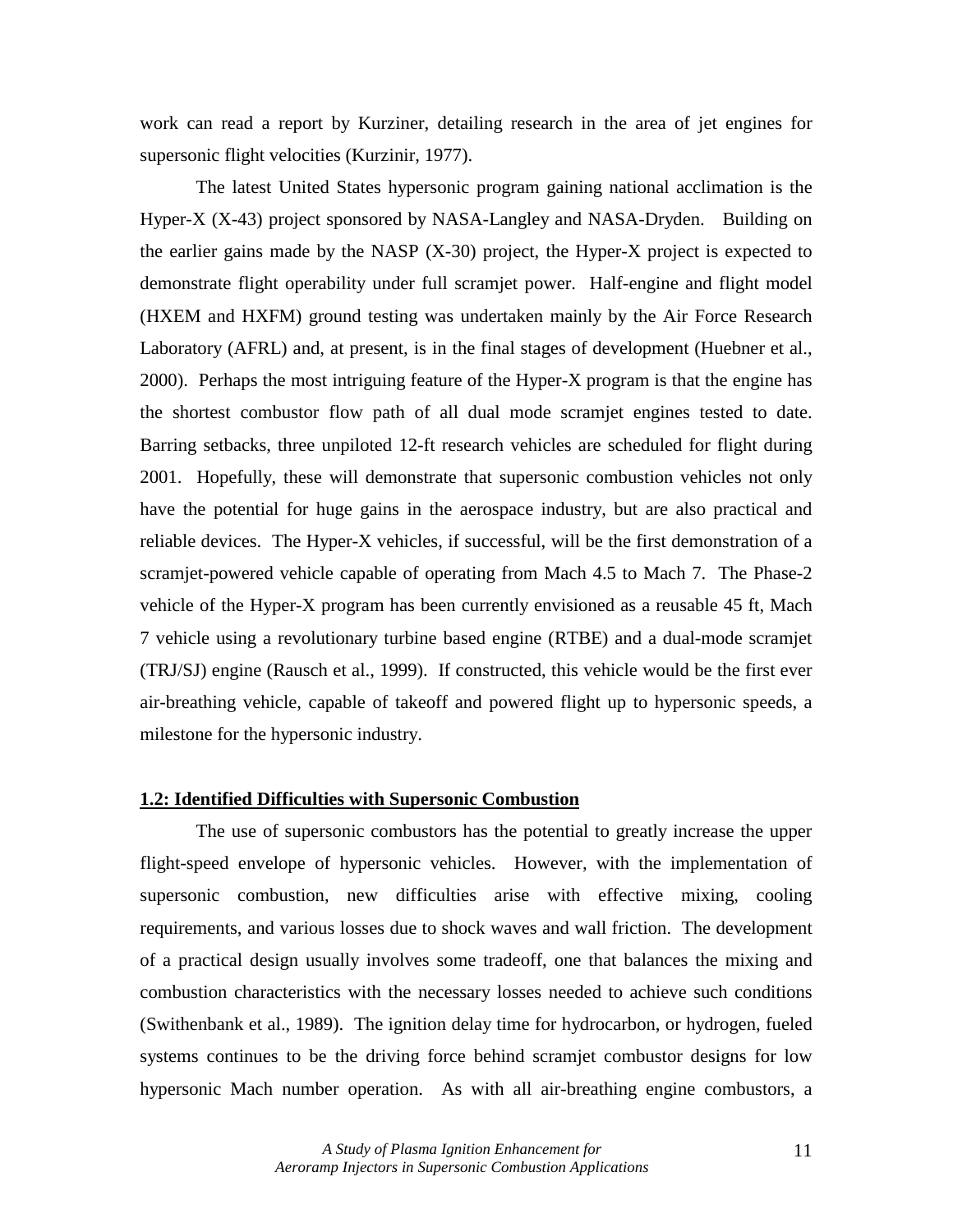shorter ignition delay time translates into shorter combustor lengths, or higher flight speeds. Hydrogen is easy to burn and has a very low ignition delay time compared with liquid hydrocarbons, but lacks the necessary energy density to make long-range hydrogen-fueled scramjet vehicles. In addition, with supersonic combustion, the added difficulty of anchoring the flame within the engine poses its own problems. A flameholding region must be provided, traditionally created by means of physical obstructions, and produces the expected tradeoff of large pressure losses. Although practical, useable scramjet combustor designs have been built and tested, the designs are by no means exhaustive in the methods by which they balance the mixing and pressure loss tradeoff. An investigation of the elimination of these physical shapes, along with the integration and parallel development of the fuel injection and ignition systems, may prove most beneficial for overcoming some of the obstacles present in current supersonic combustion technologies.

A significant amount of work has been performed in the areas of fuel injection and ignition systems for supersonic combustion applications to overcome the previously identified obstacles; but unfortunately little consideration has been given to the integration of the systems, which is absolutely necessary to realize the full potential of an injection/ignition design. By far, the most abundant amount of research in the area of supersonic combustion has been on the fuel injector. One has only to look at the literature in the field to realize that the igniters have been given a relatively minor role, compared to the overwhelming amount of sources related to improving the mixing or penetration of various fuel injector arrangements. Admittedly, an even distribution of fuel within the scramjet combustor is key, but to say that the role of an igniter is merely to initiate combustion once the injector has done all the work is selling the potential of the igniter short. The role of an igniter can be much greater than the "place ignition source here" label undoubtedly written on many fuel injector designers' drawings.

The regrettable reality is that all too often the igniter is treated as merely a black box, with little thought given as to placement, orientation, or operation of the igniter. Admittedly, sustained flameholding systems for supersonic combustion are only necessary for flight speeds between Mach 5 and 7 where the total temperature of the flow is too low to cause auto-ignition of the fuel; but the role of a plasma torch can be made to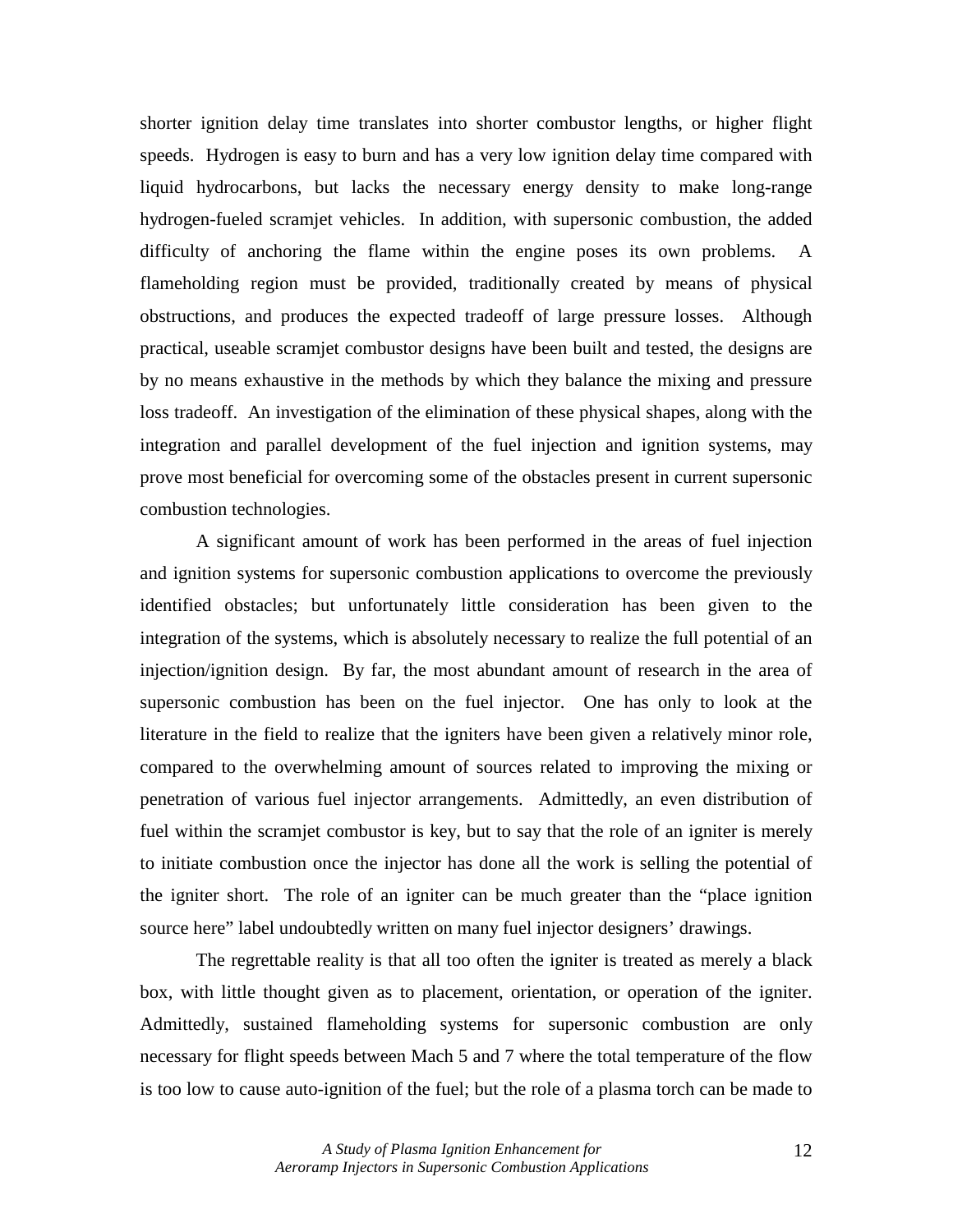be much more than a simple flameholder and igniter. The parallel development of a fuel injector and plasma torch, and then combined as an integrated design, can produce important advances in the area of supersonic combustion, showing that both the injector and igniter are key components in developing reliable and practical engines. However, to realize such effects, the integrated injector and igniter must be given an ample research effort, as the parametric studies involved in such a task are practically endless. Careful selection of important parameters affecting the combustion process, and the execution of experiments designed to study those parameters, will provide the necessary data and insights for the development of an integrated injector/igniter design capable of exceeding the performance of current injection/ignition strategies. The development of such a device is the focus of this dissertation.

# **1.3: Mixing and Flameholding Methods in Supersonic Flow**

 The goal of supersonic combustor designers is to produce a high efficiency combustor, while minimizing the total pressure losses induced by the fuel injection and flameholding devices. High efficiency does not always translate into higher engine thrust, as the thrust is a function of both the amount of fuel burned and the pressure losses induced within the combustor. To achieve high efficiencies, the injector must produce rapid mixing and combustion of the fuel and air, which also allows for a shorter combustor, and hence, weight and drag savings. Physical shapes for flameholding, such as struts (Masuya et al., 1995), ramps (Sands et al., 1997), and cavities (Baev et al. 1983, Mathur et al., 1999 and 2000), have often been used to enhance mixing and provide a subsonic region from which to anchor a flame, but at the cost of pressure losses induced by these types of systems. The following sections briefly discuss some of the various means by which researchers have sought to maximize the benefits of injection schemes while minimizing the pressure losses associated with them.

## **1.3.1: Flameholding by Means of Passive Mixing Devices**

 Passive mixing devices require no control for the device to produce fluidic phenomena for mixing enhancement. Configurations such as ramps, cavities, wedges, lobe mixers, vanes, and steps belong to this class of device. These devices aid in mixing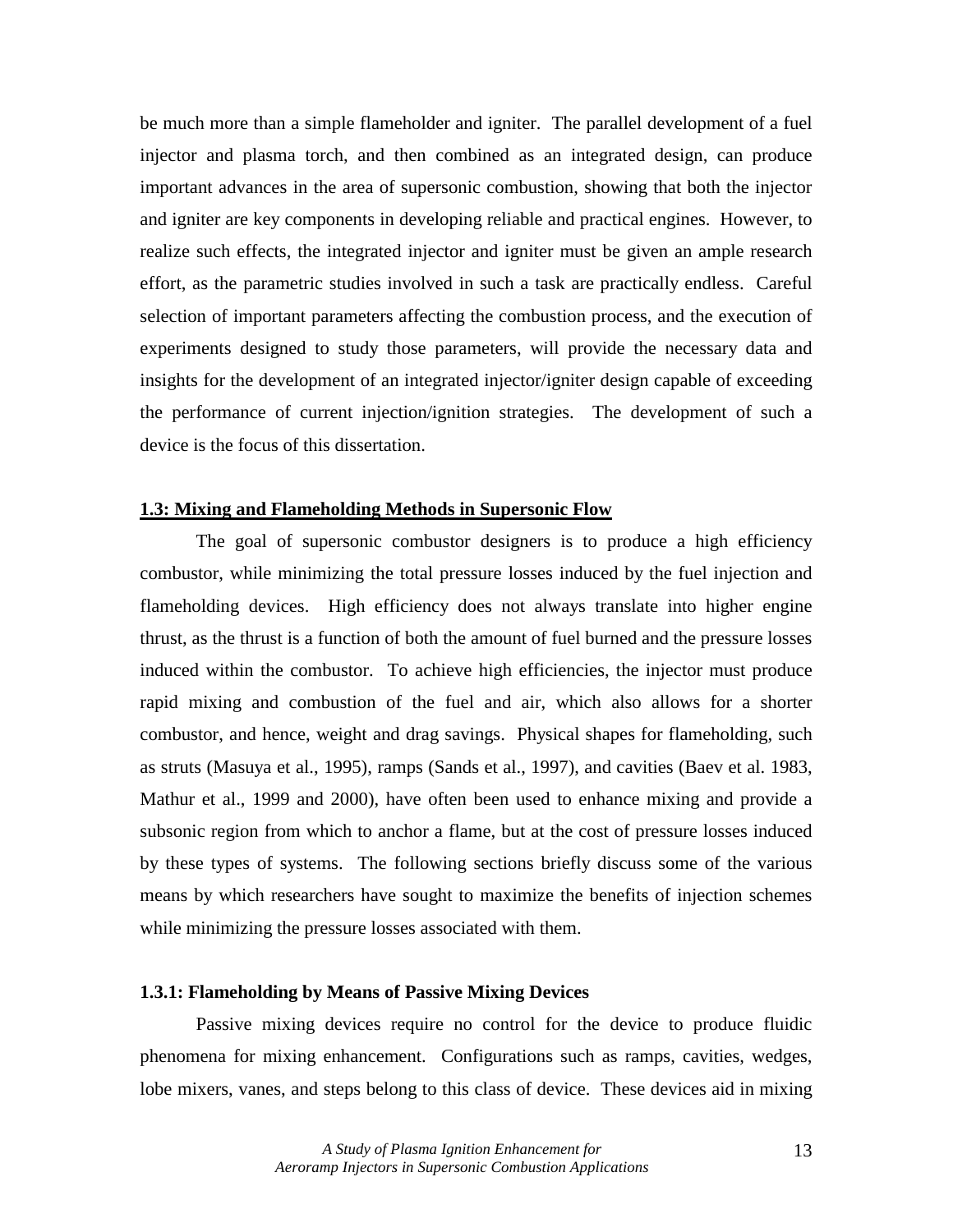fuel and air streams through various physical means, such as the production of streamwise vorticity (ramps), or acoustic excitation (cavities). Typically, fuel injector port geometry is also considered a passive mixing device, but discussion of this is deferred to a later section involving fuel injector developments.

## *1.3.1.1: Cavities*

Recent supersonic combustion work in many countries has focused quite heavily on cavities and how the geometry of the cavity affects the combustor performance. The purpose of a cavity is to sustain a hot pool of combustion products to which a flame can be anchored. In addition, the cavity induces self-excited resonance within the free shear layer by means of acoustic excitation, producing flow oscillations and increasing the rate at which fuel and air mix. The design of a cavity will generally focus on either the ability of the cavity to flamehold, or to enhance mixing, both of which are a function of the depth and length of the cavity.

The most intense research on cavities in the United States is being conducted at AFRL (Mathur et al, 1999; Hsu 2000) and the Naval Air Warfare Center at China Lake (Yu et al. 1998). Yu et al. investigated the performance of cavities with various lengths and rear wall angles in a Mach 2 crossflow. They hypothesized that adjacent cavities could be used to maximize the effectiveness of the overall design; that is, with one cavity design used as a flameholder and another used for mixing and combustion enhancement. Figure 1.4 illustrates this concept. Preliminary results showed that the general shape of the cavity affected the flame length and intensity, as well as the ability of the cavity to flamehold. They found that the most efficient design used two cavities, with the downstream cavity employing an inclined wall. This design produced the highest combustor pressure and exit recovery temperature, suggesting higher combustor efficiency and supporting their hypothesis that a combination of cavities could be used to flamehold *and* enhance mixing.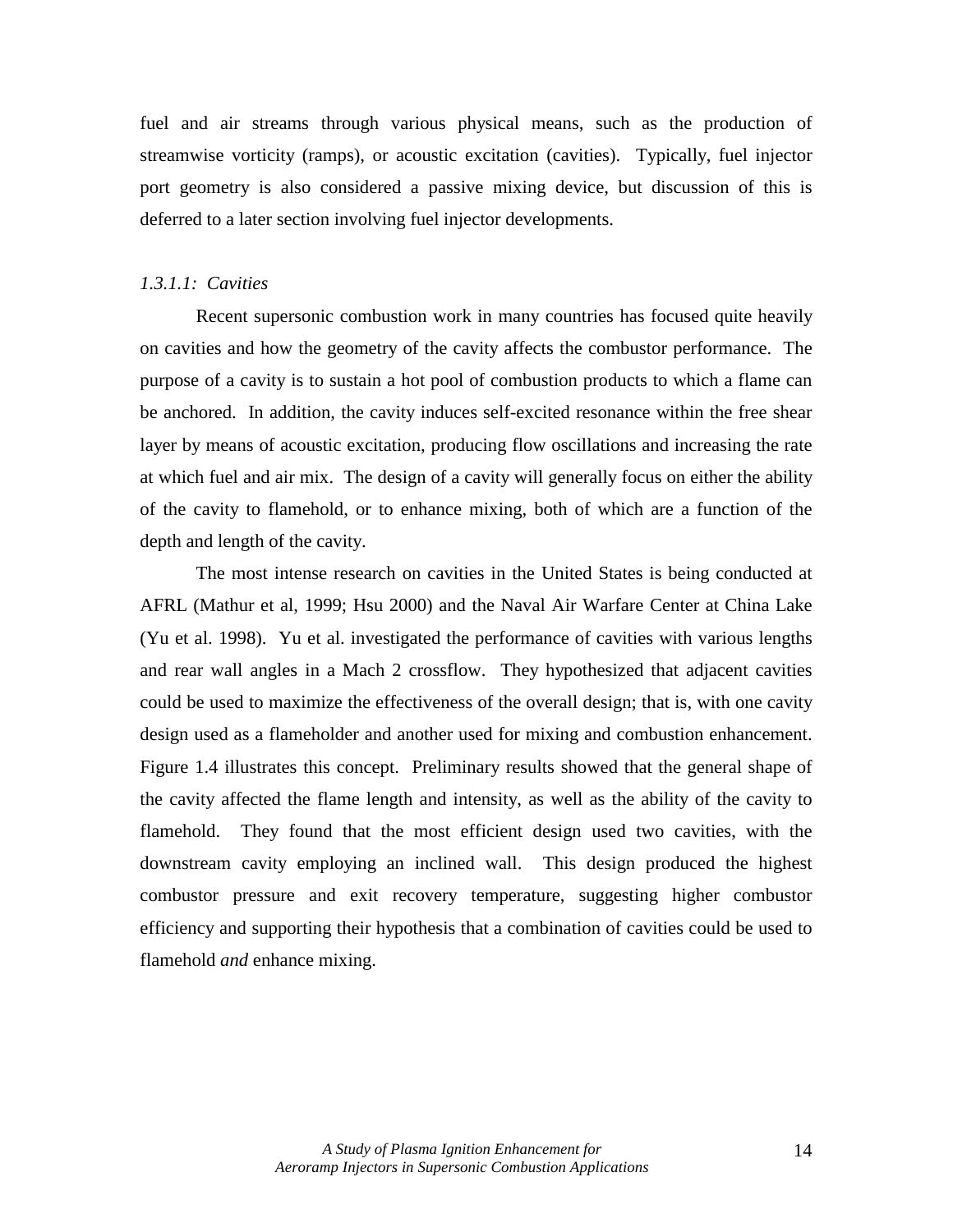

Figure 1.4: Dual Cavities for Flameholding and Mixing (Yu et al., 1998)

Joint work on cavities between Russia and the United States has been performed at Russia's Central Institute of Aviation Motors and NASA-Dryden (McClinton et al., 1996; Roudakov et al., 1998). The work by McClinton et al. involved a flow path analysis of cavity-based designs for the purpose of mixing enhancement and flameholding. Their work demonstrated that cavities were excellent sources for mixing and providing a subsonic region in which to anchor a flame. The work was in support of then-future flight tests of the "Kholod" flight vehicle (Roudakov et al., 1998). A history of this program is provided by Roudakov, A. et al. (1996). Baev gives a good account of earlier Russian cavity work for those interested (Baev, 1977).

Recently, the most useful analytical work in the area of cavity design was performed by Baurle et al. (1998, 2000), building upon a stirred reactor analysis by Davis et al. (1997) for cavity flameholders. Baurle and his associates showed that various basic geometric parameters of the cavity affected the flow conditions within the cavity, namely that the depth determined the cavity residence time and the length determined the mass entrainment characteristics. They further concluded that short, deep cavities were more suited for supersonic combustion applications because of their lower drag characteristics and longer residence times.

## *1.3.1.2: Rearward-Facing Steps*

 Although really a simplified cavity, or rather one with no back wall, rearwardfacing steps produce a subsonic recirculation zone just downstream of the step that can be used to anchor a flame. Traditionally, an igniter is placed within this recirculation zone to initiate combustion. Important work with this type of configuration was performed in the late 80s at NASA-Langley, incorporating a plasma torch in the recirculation region as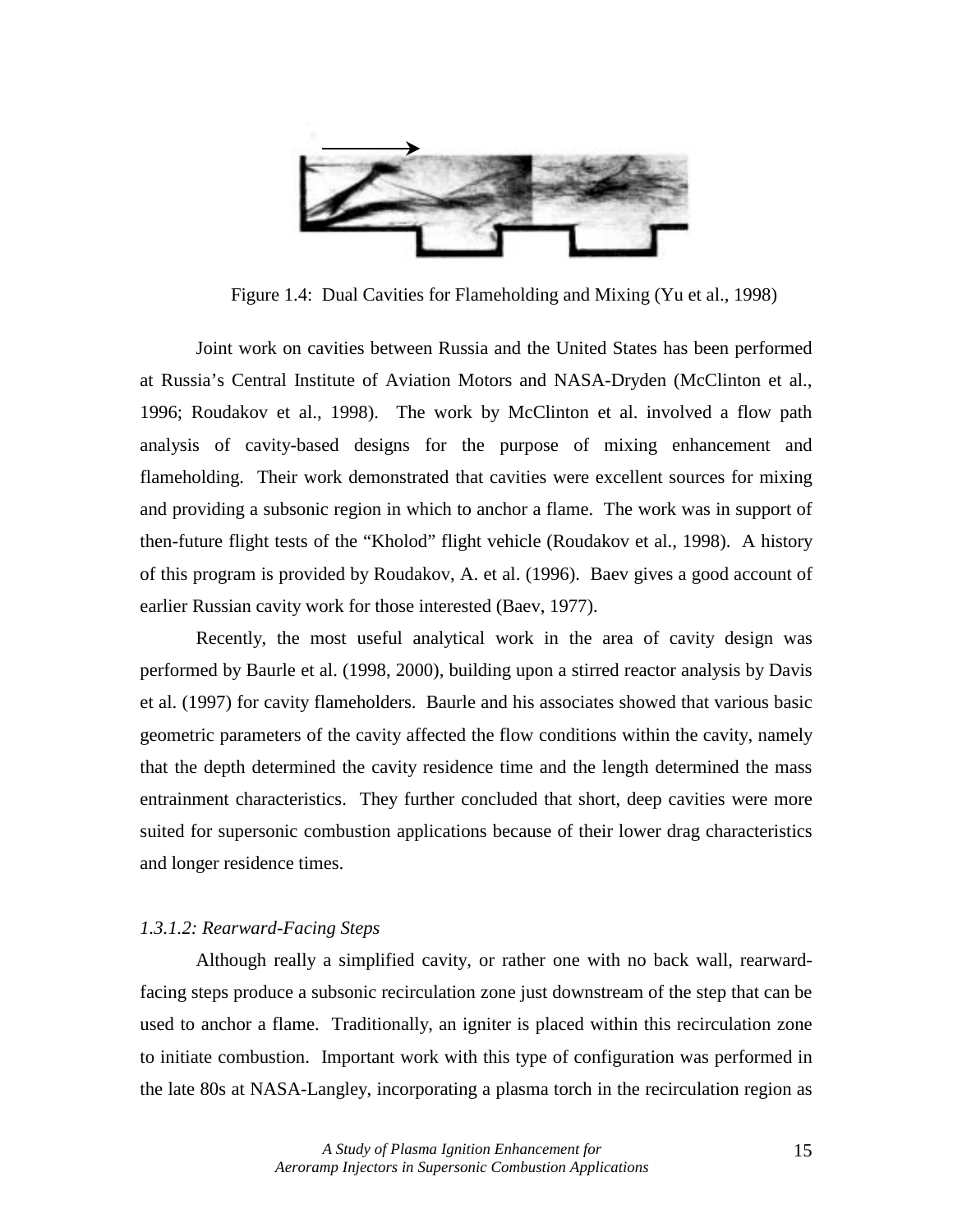an igniter and flameholder (Wagner et al., 1986). Although the study was more focused on the characteristics of the plasma torch than the step, the work demonstrated that rearward-facing steps could be used to produce ignitable fuel-air mixtures in the subsonic recirculation zones just downstream of the step. More recent work by Fernando and Menon (1991) focused on a two-tiered step, designed to produce acoustic resonance behavior between the two flow regions. Their experiments demonstrated a two-fold increase in the mixing rate of the shear layer along the lower wall, but failed to increase the mixing performance of the outer shear layer. This suggests that the acoustic resonance that was hoped for was not realized; nevertheless these experiments are a unique investigation worthy of mention.

#### *1.3.1.3: Ramp Injectors*

 Ramp injectors are passive mixing devices that produce counter-rotating streamwise vortices to enhance the mixing of fuel and air. Supersonic flow over a ramp generates shock and expansion waves which lead to the production of baroclinic torque, a result of the geometry of the ramp. This torque, in turn, induces the vortical motions that enhance fuel-air mixing. Important ramp dimensions include the angle of sweep and the ramp angle. Another important consideration is whether the ramp is an expansion or compression style design. Ramp designs have been quite popular with the supersonic combustion community and the important dimensions associated with ramps have been widely studied, both experimentally and analytically.

 An example of an investigation of the phenomena by which ramps are effective mixers involved the study of compression and expansion style ramps (Stouffer et al., 1993). An illustration from Stouffer's work illustrating the differences between these two designs is shown in Figure 1.5. Compression ramps induce shocks at the base of the ramp, whereas the shocks are located in the trough for expansion ramps. The location of the shock was found to affect the mixing performance of the design. Stouffer discovered that expansion ramps produced higher combustion efficiencies despite having lower overall mixing performance. This was attributed to the improved local, small-scale mixing near the fuel injection port for the expansion ramp.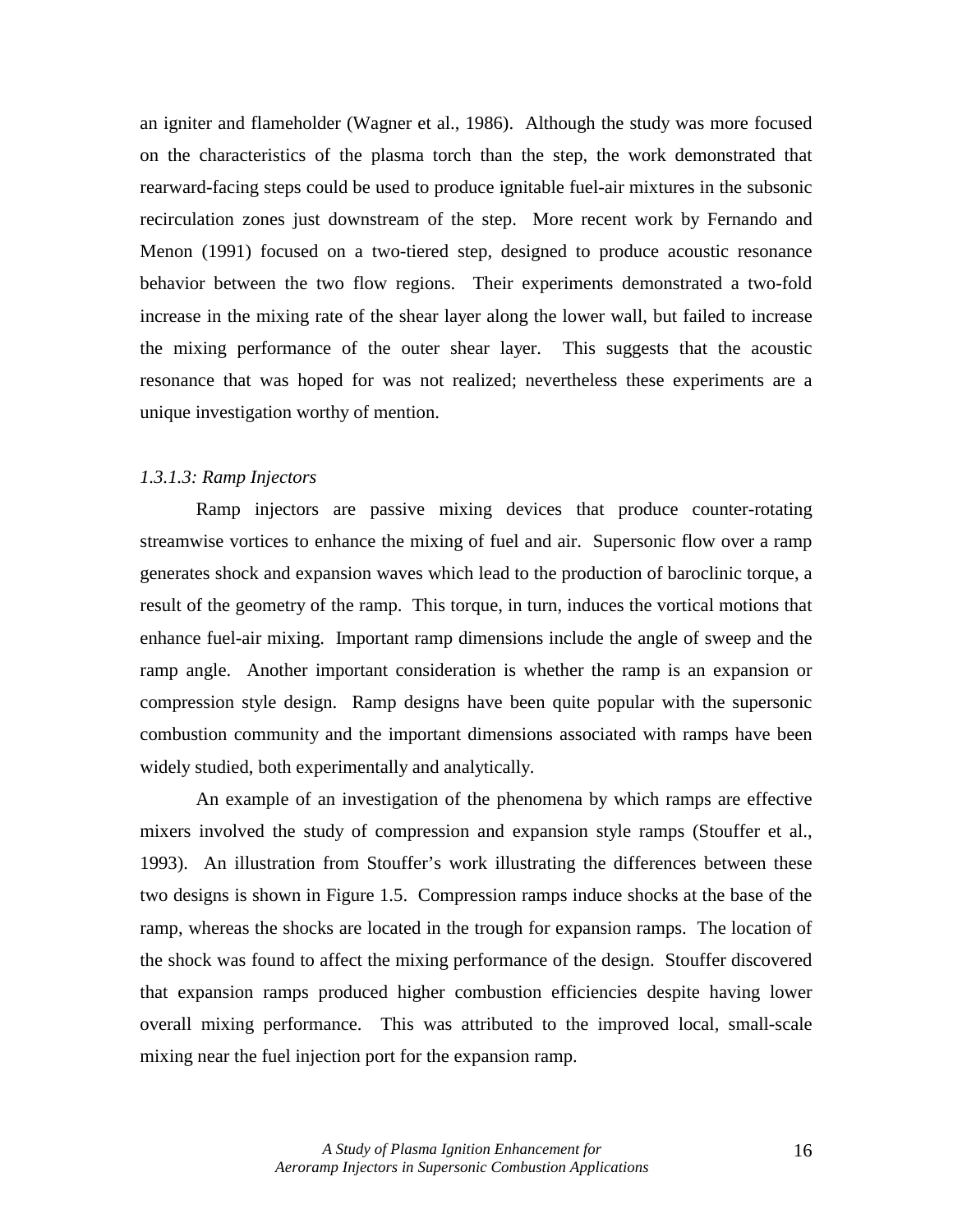

(a) Compression Ramps (b) Expansion Ramps Figure 1.5: Compression and Expansion Ramps (Stouffer et al., 1993)

 Another major geometric feature of ramps is the angle of sweep, as shown in Figure 1.6. Tests at NASA-Langley demonstrated that swept ramps produced higher combustion efficiencies than ramps without sweep, which was attributed to the lowering of the shock angle for ramps with sweep (Stouffer et al., 1994). Numerical investigations by Drummond et al. (1989) and Donohue et al. (1994), and a later study by Ekland et al. (1997) confirm the importance of this geometric feature. In addition, more recent numerical work by Abdel-Salam et al. (2000) studied the performance of the combination of swept compression and expansion ramps and their unswept counterparts. The authors conclude that swept ramps performed better than unswept ramps for both compression and expansion configurations and that the swept expansion ramp has the highest performance of all the designs investigated.



 (a) Swept Ramp Injector (b) Unswept Ramp Injector Figure 1.6: Illustration of Swept and Unswept Ramp Injectors

## *1.3.1.4: Lobe Mixers*

 Lobe mixers are similar to ramp injectors, except that the ramps are hollow and are referred to as lobes, as shown in Figure 1.7. Fuel is injected within the lobes at a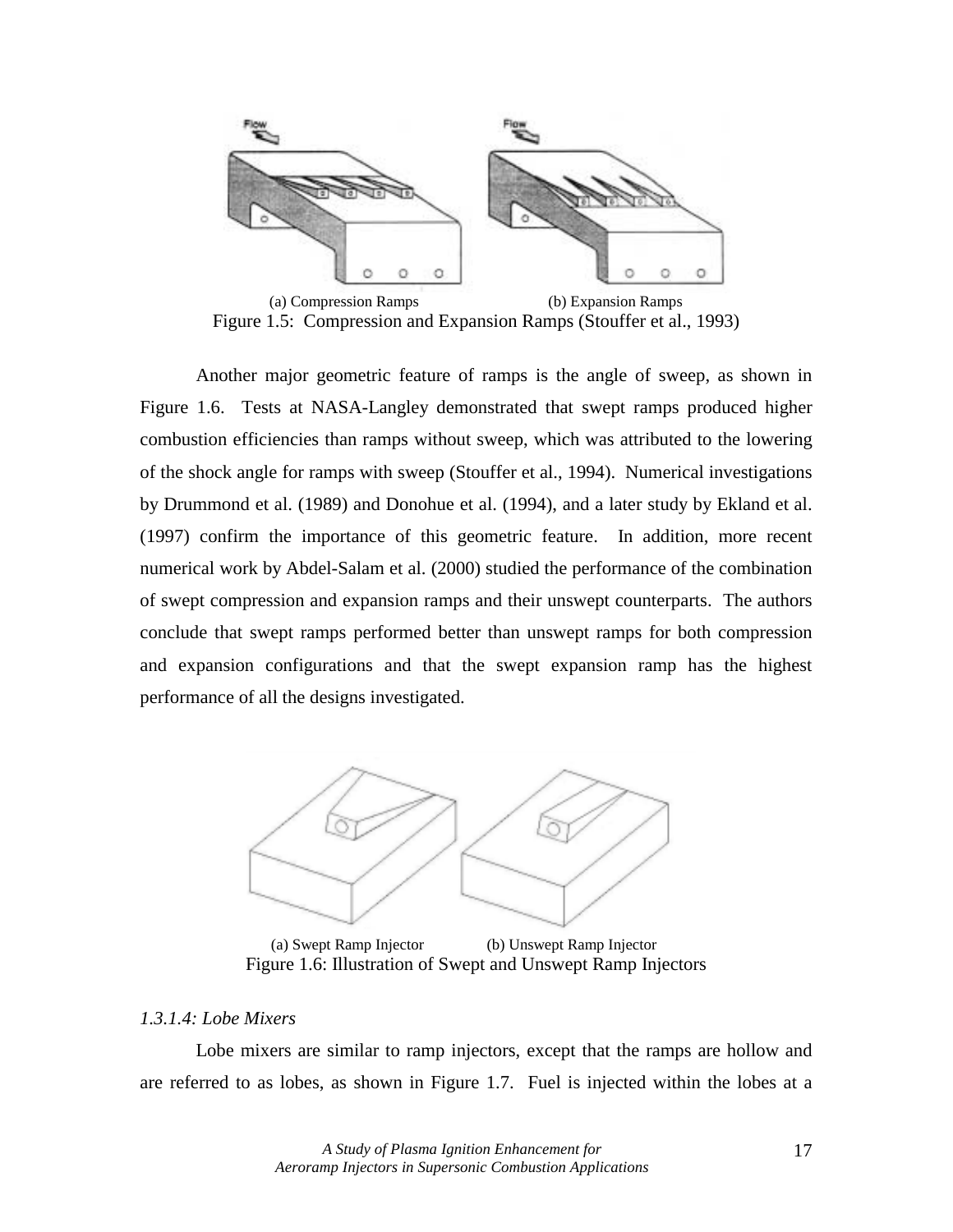small angle relative to the combustor floor. Air is entrained between the lobes and goes through an expansion wave as it enters the lobe. At the exhaust lip, streamwise vorticity is induced along the entire cross section of the lobe mixer where the fuel and air interface. Although the lobe mixers generally exhibit excellent mixing characteristics, they suffer from large aerodynamic losses due to the squared-off geometry at the lobe exit. Recent studies of lobe mixers have been performed by Marble et al. (1990) and Tew et al. (1995). Marble and his associates studied the mixing performance of squared-off lobe mixers and found that the design mixed quite well, but also incurred huge pressure losses as a result of the sharp geometry. Tew et al. focused on lowering those losses by rounding the lobe exits, but discovered that the mixing performance was also decreased. In addition to their large pressure losses, another drawback of lobe mixers is that they have no provision for the creation of a flameholding region and therefore could be quite susceptible to changes within the combustor flowfield induced by outside phenomena such as water vapor ingestion.



Figure 1.7: Squared-off Lobe Mixer (Marble et al., 1990)

# *1.3.1.5: Wedges*

 Although wedges are currently being used as passive flameholding devices in some afterburner applications, they incur large pressure losses and are generally regarded as impractical for hypersonic propulsion systems. However, recent work on wedges has been performed despite the apparent drawbacks. Fujimori et al. (1997) conducted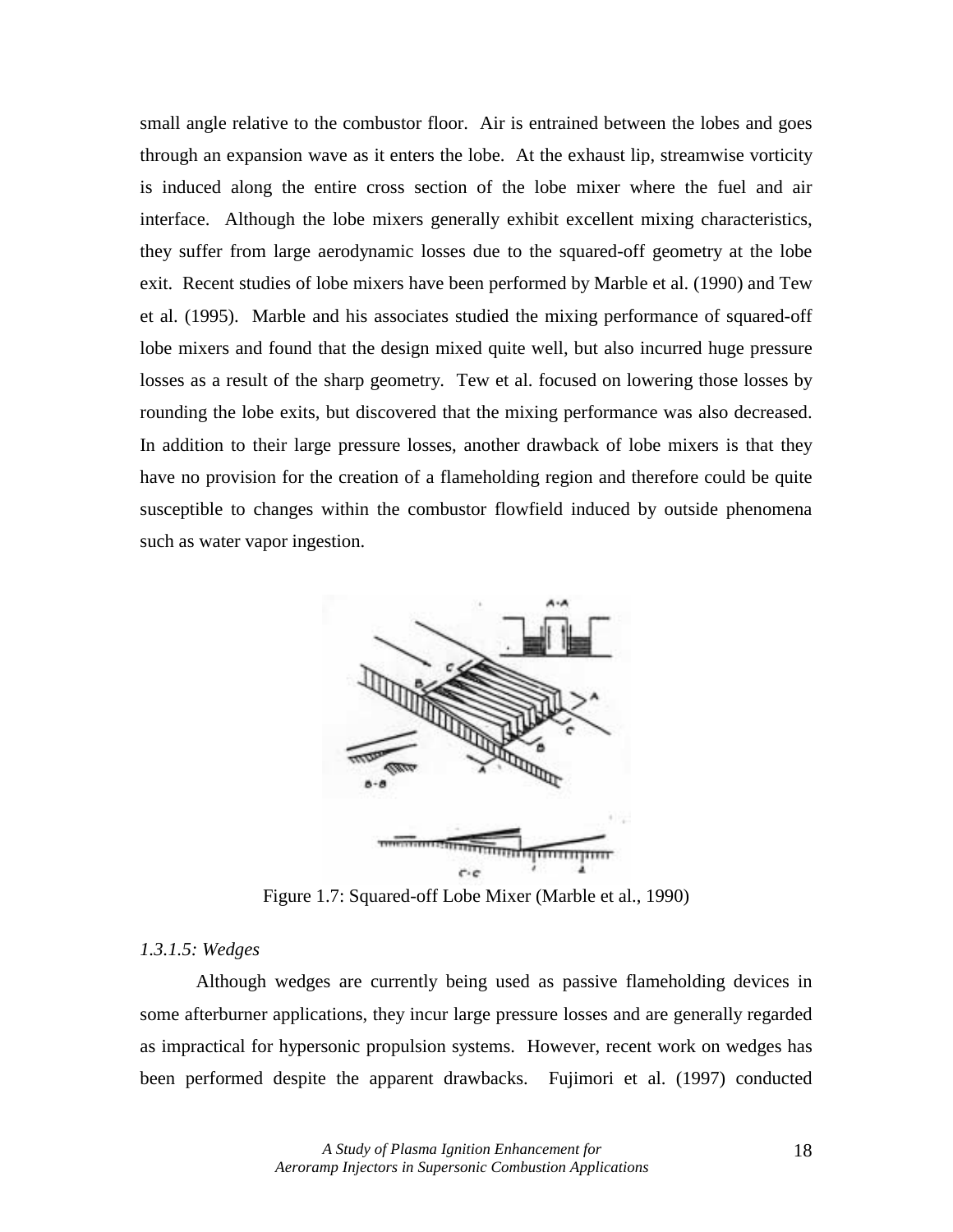extensive work on a wedge in supersonic crossflow and studied the location of the reaction zone as a function of the fuel flowrate fed through upstream injectors. They found that with low fuel flowrates, the reaction zone was located almost entirely within the recirculation zone provided by the wedge and higher fuel flowrates caused the reaction zone to move downstream out of the recirculation zone, thus extinguishing the flame. Although wedges can be used to produce a flameholding region within supersonic flow, it is generally considered that the massive obstruction caused by the wedge is unacceptable and better means are available for mixing and flameholding.

### **1.3.2: Flameholding by Means of Active Mixing Devices**

 Unlike passive devices, active mixing devices are those whose dynamic involvement in the mixing process can be controlled. Although active devices are not a focus of the work presented here, one active mixing device, the pulsed jet, deserves mention. The pulsed jet produces a columnar instability and hence, produces eddies that are swept downstream and enhance mixing. Recent work by Bogdanoff (1994) showed that the combination of a small cavity and an annular Hartmann-Sprenger tube could be used to develop large pressure oscillations similar to those produced by much larger cavities. However, of particular interest to this dissertation is the idea that a pulsating jet can be used to induce resonance with other combustor devices. The direct application to the present work is the ability to actively control the pulsation of a plasma jet, expanding the role of a plasma torch beyond that of an igniter to include mixing enhancement as well. Unlike in Bogdanoff's work, pulsation of the plasma jet is not controlled by means of the feedstock flowrate, but rather by the arc voltage frequency. This pulsation could be used to enhance mixing by the production of eddies, but more importantly, could be tuned to match the acoustic frequencies of various flameholding devices such as cavities, producing a synergistic effect. This concept is discussed in more detail in section 1.4.

# **1.3.3: Recent Fuel Injector Developments**

 Although physical bodies such as ramps and cavities have proven to be effective mixing devices, thought must also be given to the method of fuel injection itself. The simplest fuel injection device, dating back to the 1950s, used a circular, normal injection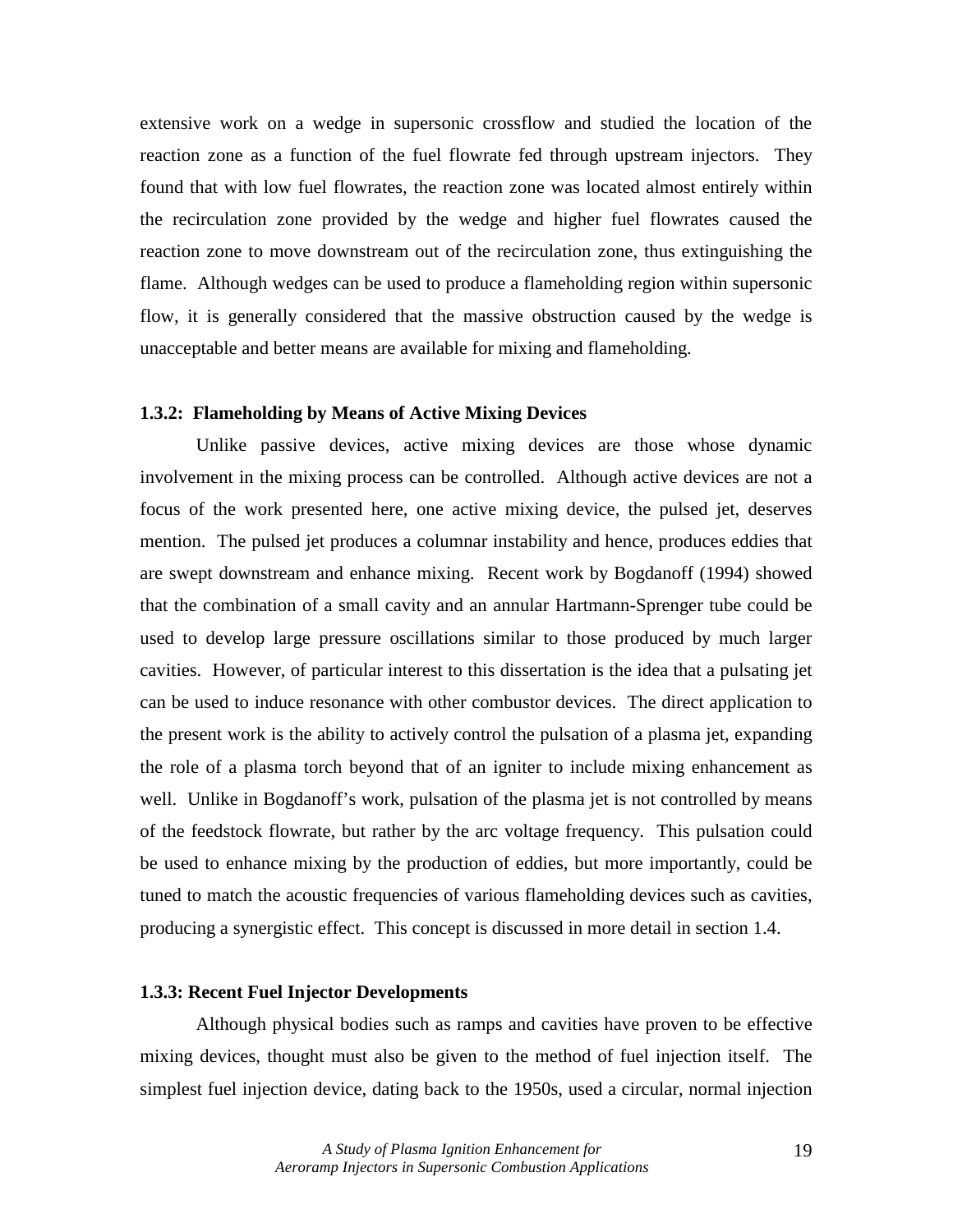port. Traditionally, circular orifices have been used to inject fuel, with an example of recent work in this area by Lee et al. (1991). However, normal injection produces large separation regions both upstream and downstream of the injection orifice, translating into significant pressure losses. Normal injection has since fallen out of favor, not because the methods do not work, although they do experience larger pressure losses, but because the fuel imparts no axial momentum (thrust) to the engine. This deficiency can be quite significant at supersonic speeds.

Two recent improvements on the conventional circular orifice are the elliptical (Gruber et al., 1995) and diamond-shaped orifices (Tomioka et al., 2000). Noteworthy for the elliptical injectors is that, compared to a similar circular injector, they produced a smaller separation region upstream of the injector orifice and also induced faster spreading of the fuel in the spanwise direction. Similarly, diamond-shaped injectors experienced greater spanwise spreading due to the production of streamwise vortices and greater penetration. In addition to the mixing benefits associated with the diamondshaped injector, Tomioka and his associates also noticed that the Mach disk was located closer to the injector orifice, reducing the total pressure losses through the disk.

In addition to studies of the port geometry, Jacobsen et al. (1999) studied mixing improvements associated with the addition of swirl to a circular, normally oriented fuel port, which was part of a three-holed injector design. The swirl was induced by means of a flow swirler embedded within the fuel injection cavity. They discovered that the angular component not only improved the mixing efficiency, as measured with helium sampling, but also produced lower total pressure losses than a similar design without swirl.

Building upon the advances made with single-holed injectors, a natural step would be to assume that injector jets could be arranged in such a way as to produce a synergistic effect between the jets, resulting in improved mixing over a single jet of the same effective diameter. Hollo et al. (1994) demonstrated that significant improvements in the initial mixing rate could be achieved over that of a single-hole injector, by using an array of jets. Cox (1994) supported these conclusions, and demonstrated that an injector array could be designed to generate vortical motions, similar to those produced by a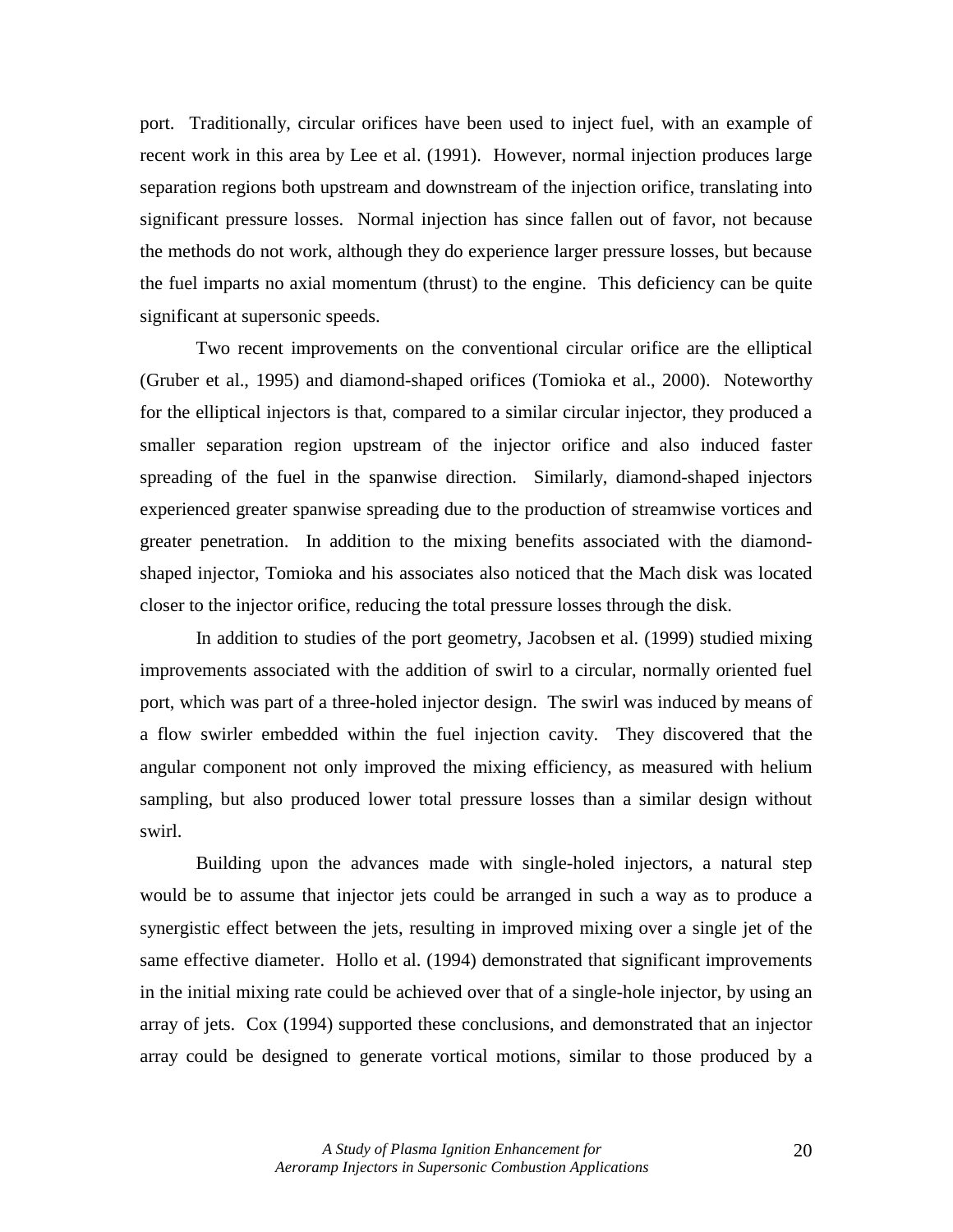physical ramp. This gave birth to the "aeroramp," a concept generally credited to Schetz (1998).

#### **1.3.4: Development of Aeroramps**

 Aeroramps, short for "aerodynamic ramps", consist of an array of flush-walled fuel injectors arranged in such a way as to produce fuel-vortex interactions beneficial for mixing. In essence, the fuel injected by the aeroramp creates a zone, which appears to behave as a physical ramp to the supersonic crossflow, but with fewer total pressure losses, as there is no actual physical obstruction. The injected fuel causes the crossflow to rise and spill over the sides of the interface formed by the fuel and crossflow. This in turn causes vortical motions useful for mixing, similar to those produced by physical ramps, but with no physical obstruction, as the jets are flush-wall. Schetz et al. (1998) report on the unusual design process by which the aeroramp came to exist. Their original aeroramp design is shown in Figure 1.7.

Fuller et al. (1996) experimentally investigated the concept of an aeroramp versus a physical ramp by comparing a physical ramp (Northam et al., 1992) with a nine-holed aeroramp (Schetz et al., 1998), as shown in Figure 1.8. Results for a Mach 2.0 crossflow showed that for increasing momentum flux ratios the aeroramp experienced increased penetration, while the physical ramp experienced no discernable change. In addition, the aeroramp experienced superior near-field mixing for lower momentum flux ratios and comparable far-field mixing for higher momentum flux ratios. Perhaps the most significant result reported by Fuller and his associates was that, "in all cases, the total pressure losses suffered with the aeroramp were less than those incurred with the physical ramp." (Fuller et al., 1996) They further concluded that, regardless of the ability of the aeroramp to outperform the physical ramp under certain operational conditions, the comparable performance of the aeroramp alone merits further investigation, particularly because of the lower pressure losses induced by the aeroramp.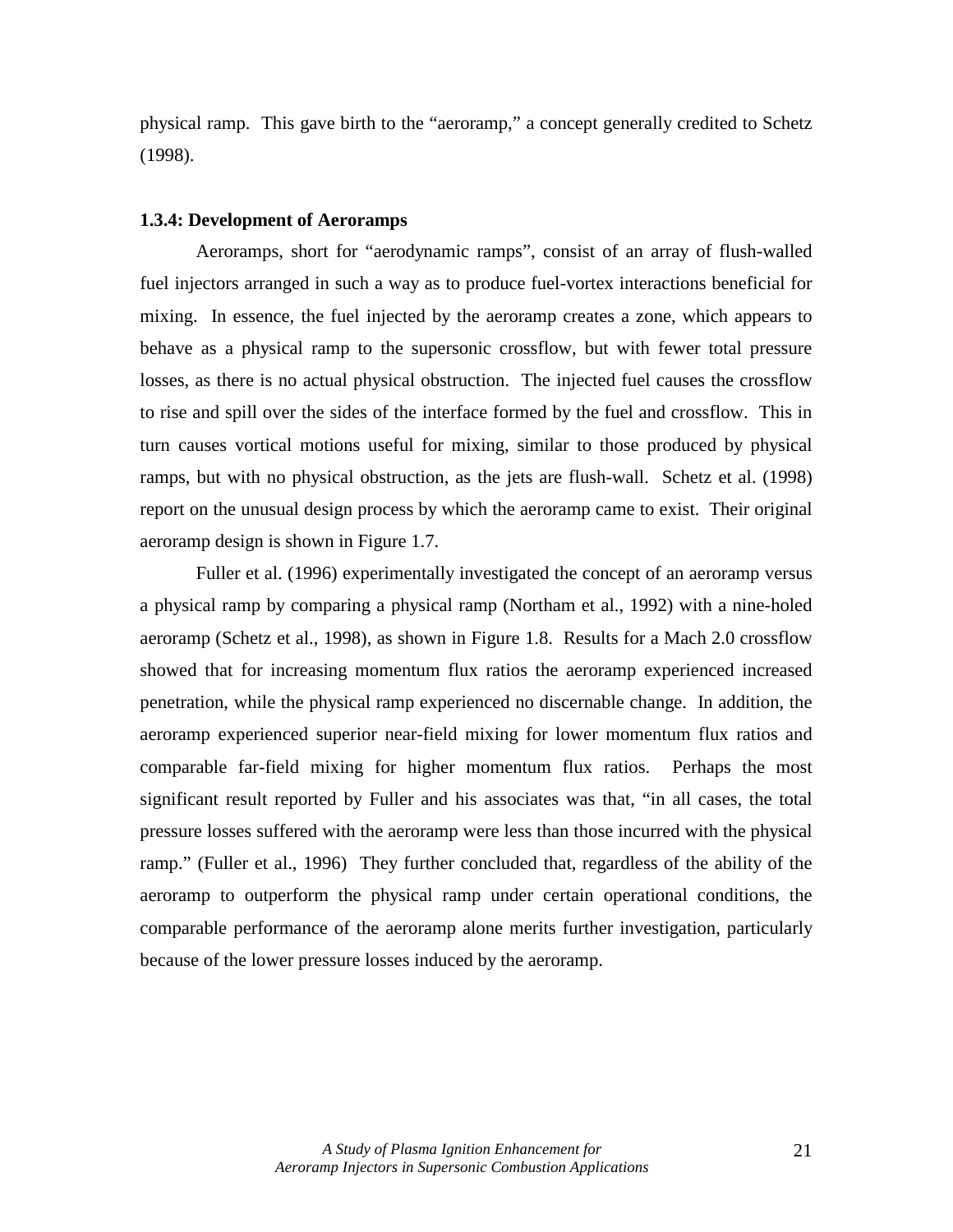

(a) Physical Ramp Model (b) Aeroramp Injector Model Figure 1.8: Comparison of a Physical Ramp and Aeroramp Injector (Fuller et al., 1996)

 The experiments conducted by Fuller et al. (1996) prompted an investigation of the fundamental phenomena behind the success of the aeroramp. At the time of the their experiments, it was thought the vortical motions produced by the aeroramp were the driving mechanism behind the observed mixing performance, but the importance of various features of the aeroramp were not well understood. Fundamental studies on simpler three-holed injector arrays conducted by Jacobsen et al. (1998 and 1999), investigated the toe-in angle of, and the addition of swirl to, the aeroramp jets. Experiments with a three-holed aeroramp showed that the toe-in angle has a significant effect on the penetration height of the plume core, on mixing performance, and on the total pressure losses induced by the injector. Comparing toe-in angles of  $0^{\circ}$ ,  $15^{\circ}$  and  $30^{\circ}$ , they reported that both the plume core penetration height and the mixing potential of the injector were improved for increasing momentum flux ratios and toe-in angle of the injector array. They further concluded that the total pressure losses were minimized for a toe-in angle of 15°. In subsequent swirl studies, they placed flow swirlers within the outer holes of the injector array to ascertain how the addition of swirl affected the mixing characteristics and total pressure losses of the array. They discovered that the addition of swirl not only increased the mixing characteristics of the array, but also reduced the total pressure losses as compared to an array without swirl. This was observed both through the reduction in bow shock angle and total pressure measurements.

 Further experimental and computational studies of the original nine-holed aeroramp yielded further insight into the effect that various design choices have on aeroramp performance (Schetz et al., 1998). First, evaluation of the results showed that the pitch and toe-in angle of the first row of injectors should be minimized to reduce flow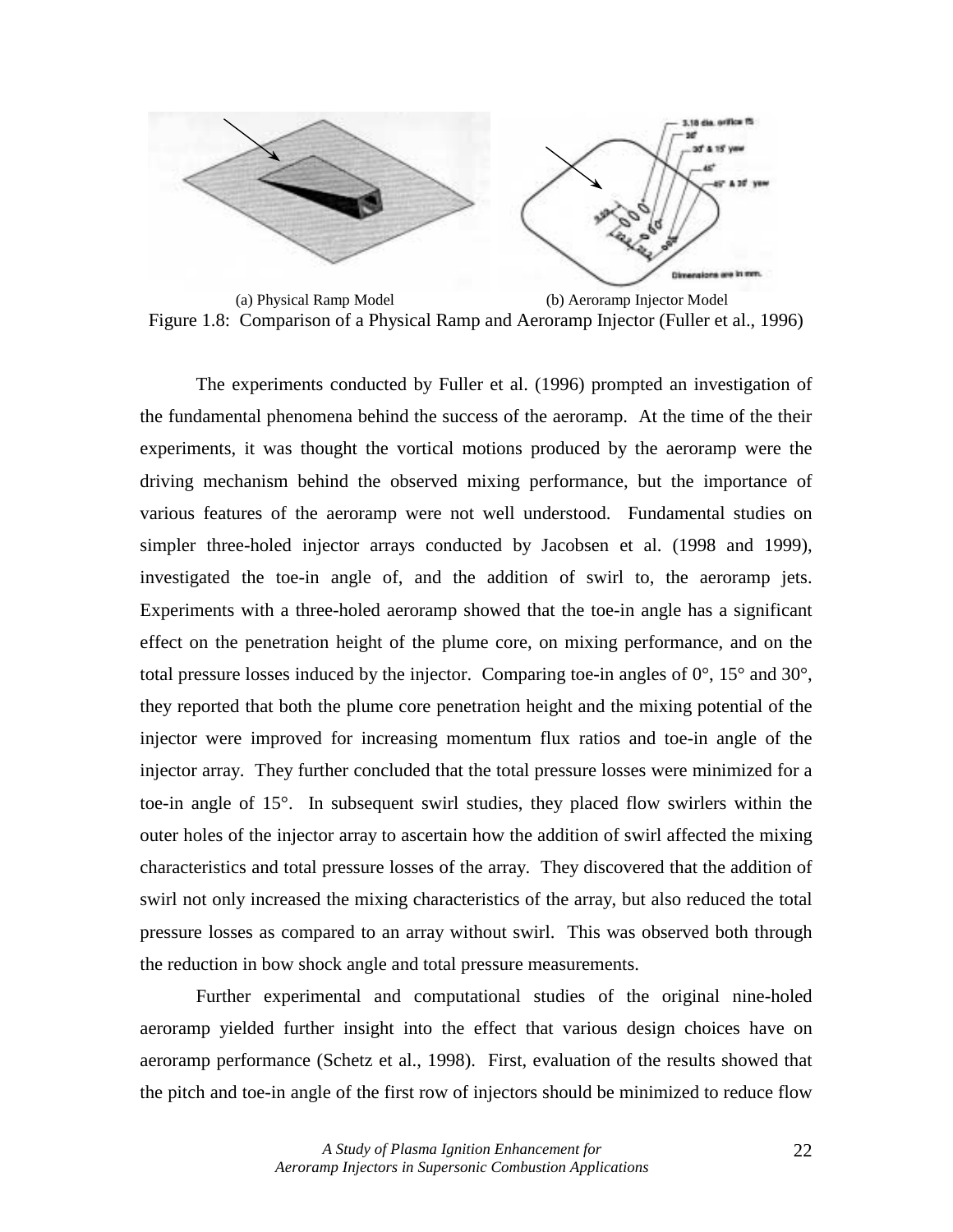blockage and subsequently reduce the size and strength of the resulting shocks. In addition, the spacing of the holes is critical in that the interaction of the oblique shocks formed by each jet is significant to the mixing process. However, the front-row jets should not be so closely spaced as to prevent air from being allowed to pass between them, as the air entrained through the aeroramp is important for mixing. The toe-in angles of the second and third rows were found to strongly influence the blockage and shock strength experienced beyond the first row of jets. Schetz et al. observed that the toe-in angles on those rows might not be necessary for the formation or the preservation of the aerodynamic structures induced by the first row. Therefore, they concluded that the toe-in angles could be reduced until a degradation of performance occurs. Perhaps the most important realization, at least for the present work, is the observation of subsonic wakes and regions where the flow is reversed within the aeroramp structure. These regions are areas of low static and total pressure, and likely increase the drag of the design, but could be quite useful for flameholding. The presence of an igniter within one of those regions would undoubtedly ignite the subsonic fuel-air streams, producing a fuel injection/flameholding design without the need for physical obstructions or cavities.

 Based upon his own recommendations regarding the design of aeroramps, Jacobsen (2001) designed a four-holed aeroramp array, believing that by reducing the number of holes, he could reduce the total pressure losses induced by the aeroramp, while still maintaining the desired mixing and penetration characteristics of the original design. Jacobsen et al. (2001) report on the comparison of this four-holed aeroramp to a singleholed injector used by AFRL. These experiments were similar to the earlier comparison made by Gruber and his associates (Gruber et al., 2000), but without a downstream cavity and with a four-holed instead of a nine-holed aeroramp. Analysis of the results showed that the four-holed aeroramp had slightly higher total pressure losses and lower penetration characteristics than the single-holed injector. The authors attribute this to the injectant being forced out of four holes rather than one. However, the aeroramp also demonstrated much better mixing characteristics than the single-holed injector with the same effective diameter. Refinement of the aeroramp concept could produce a design with significantly superior performance in all areas over that of a single-holed injector. Furthermore, the earlier experiments by Gruber et al., which showed the single-holed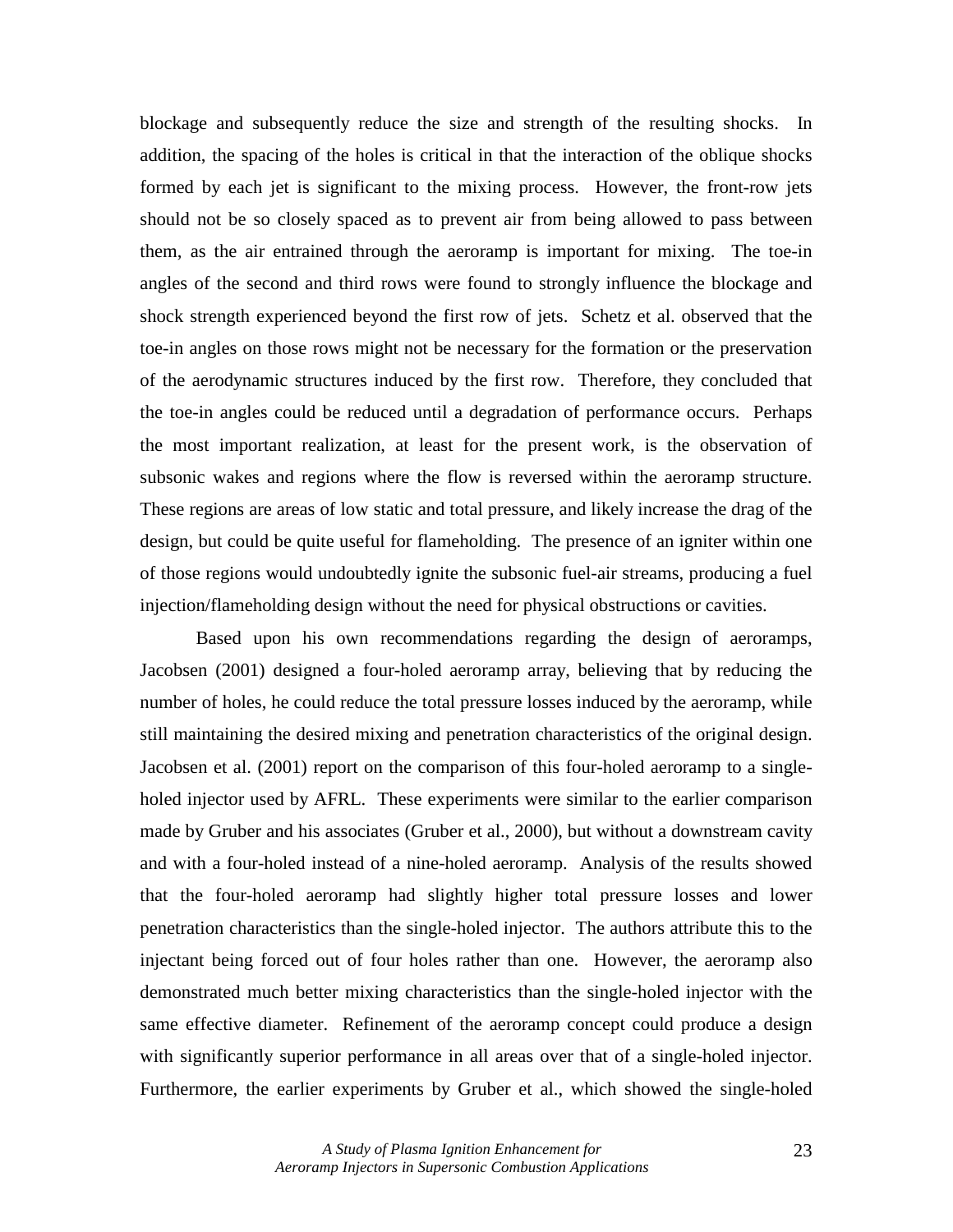injector superior to a nine-holed aeroramp, may have suffered from a lack of optimization, as that aeroramp design was selected solely from a CFD analysis. Payne discusses this type of design process and notes that although experimental evaluation of a number of designs can be quite expensive, relying solely on CFD analysis could produce inconclusive or misleading results (Payne et al., 1999). In addition, a cavity may not be necessary with an aeroramp configuration, as aeroramps produce their own subsonic flow regions, and the addition of a cavity might actually serve to increase the total system losses without much added benefit. Nevertheless, a well-designed aeroramp can demonstrate significant performance benefits over other injection and mixing methods in some areas and furthermore, can produce subsonic flameholding regions that are ideally suited for the placement of an igniter such as a plasma torch.

#### **1.4: Development of Plasma Torches for Supersonic Combustion**

 Although the thought of adding electrical energy to flames by means of arc discharges to promote flame stabilization was proposed as early as 1924 by Southgate (1924), Felix Weinberg and his associates were responsible for the first fundamental discussions of the concepts and mechanisms behind the theory in the late 1960s (Weinberg, 1968; Lawton et al., 1969). The theory was that by introducing a very small portion of electrical energy, perhaps only 2% of the total chemical energy flux found in the reactants, to a small volume of gas, higher flame throughputs could be achieved by artificially increasing the combustion reaction rates. These reaction rates were increased by the rise in concentration of combustion enhancing species. However, it was not until the early 1970s that the first concrete experiments were performed, using magnetically rotated plasma jets to stabilize methane flames in high-speed flows (Harrison and Weinberg, 1971). One of Weinberg's plasma torch designs, illustrating many of the aspects of general torches, is shown in Figure 1.9.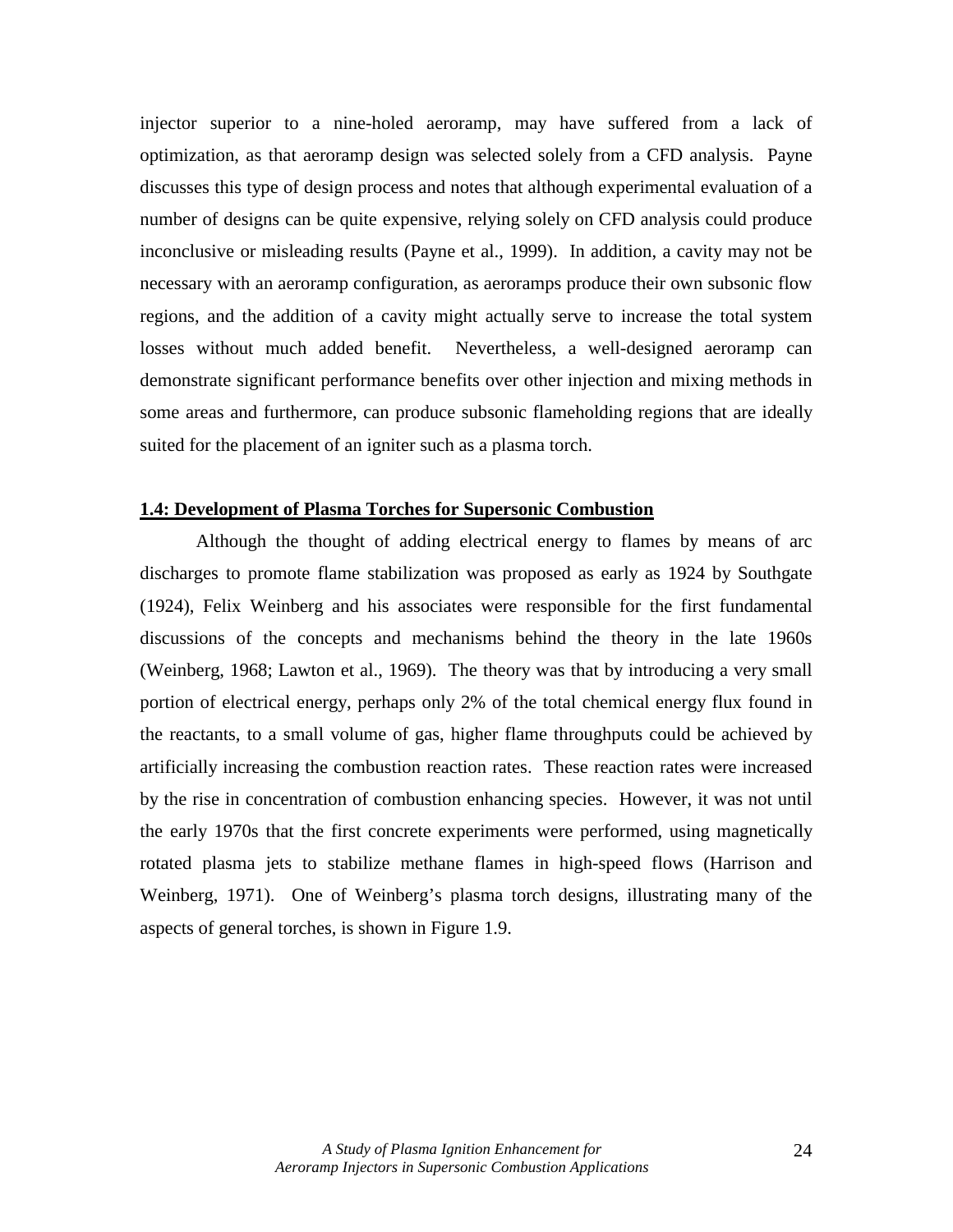

Figure 1.9: A Plasma Torch Design for Combustion Enhancement of Internal Combustion Engines (Weinberg, 1978)

 In the above referenced work, Harrison and Weinberg studied the effect of radical addition to methane-air streams by means of various carrier gases (mostly nitrogen) and electrical power input. The most important applicable result of the work was the discovery that the addition of 10% electrical energy, as compared to the chemical energy available in the fuel, increased the combustor volumetric flowrate by an amazing 700%. Consequently, the increase in flame temperature was only 116 K, which corresponds to only a doubling of the theoretical flame speed for the conditions tested. Furthermore, augmented flames were observed to have reaction zones similar in volume to unaugmented flames, despite a much larger throughput. Weinberg identified this as a direct result of the early attack on the fuel by the plasma jet and higher concentrations of combustion species. Tests with argon as the feedstock gas showed little evidence of augmentation, further demonstrating that the combustion enhancement process observed with the nitrogen-methane experiments was not a result of the addition of mere electrical or thermal energy, but rather due to the presence of combustion enhancing radicals produced by the electric arc. Extending the nitrogen experiments into other feedstocks known to contain hydrogen and oxygen atoms produced similar results. They concluded that an oxygen feedstock was as effective as nitrogen at flame stabilization, and that methane and methane-air feedstocks had an effectiveness somewhere in between that of nitrogen and argon. Harrison and Weinberg's experiments convincingly demonstrated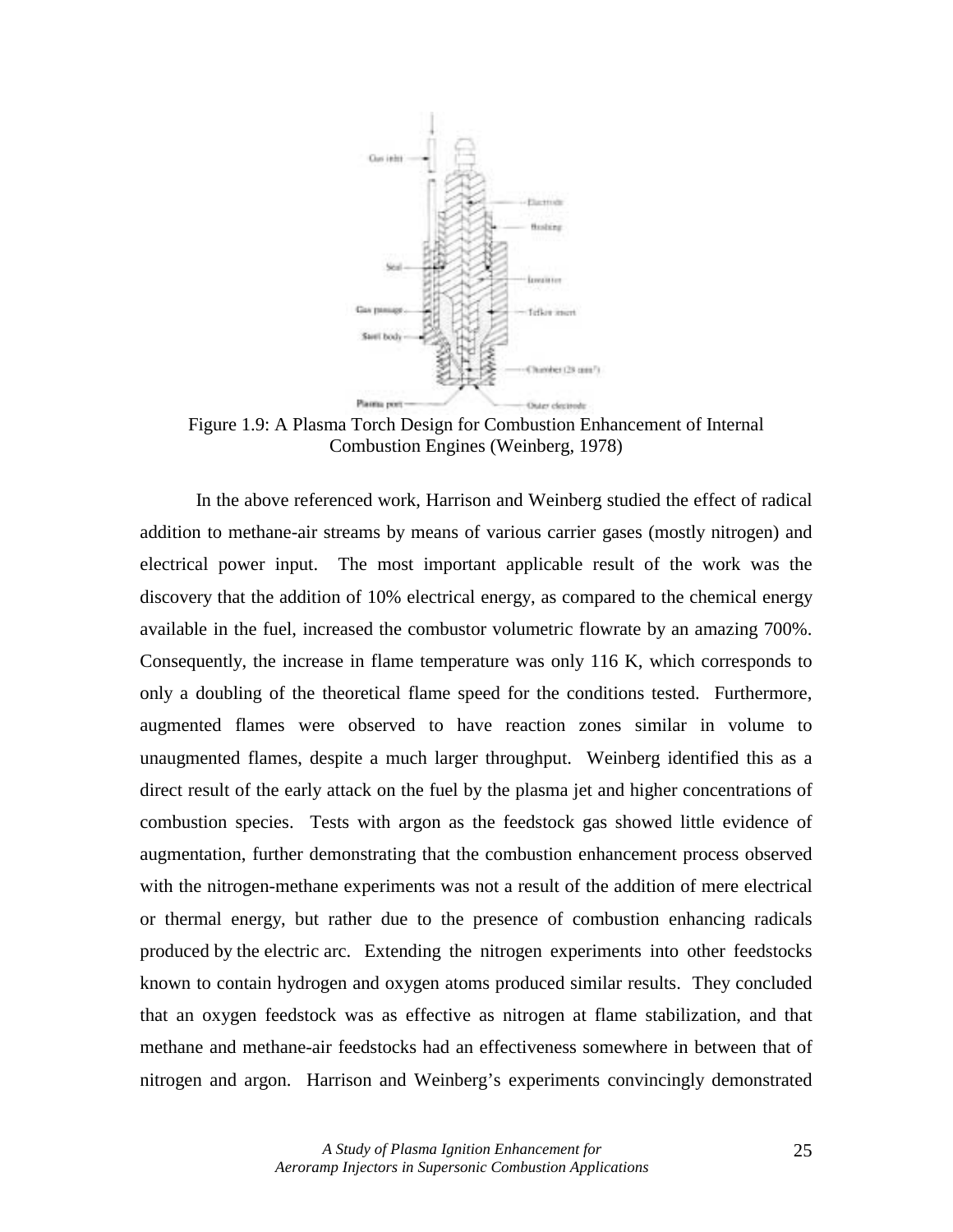that a small amount of electrical power supplied to a small volume of gas could be used to generate combustion-enhancing radicals and enhance a flame.

 Later experiments by Weinberg focused on applying plasma torch technology to IC engines and his attempts to operate them with leaner mixtures to control  $NO<sub>x</sub>$ production (Weinberg et al. 1978; Orrin et al., 1981). Although seemingly unrelated to hypersonic technology, the results are fundamental and hold value for a wide range of combustion applications. He observed that the choice of plasma feedstock is quite crucial to the performance of the design, noting that the diffusion coefficient of some lighter radicals, such as hydrogen, may be an advantage in systems that are not well mixed and may compensate for their lower apparent combustion enhancement capability as compared to the nitrogen atom. The most important result with his hydrogen work resulted in the observation that the flammability limits of the system were increased through plasma torch ignition as opposed to traditional spark ignition. He reports that even under extremely fuel-rich conditions, enough to make the mixture conventionally inflammable, the mixture was not only ignited by the plasma torch, but the flame speed was comparable to that of a stoichiometric mixture. Weinberg attributes this to the production of hydrogen atoms through pyrolysis of the fuel, and states that, "the effectiveness of [the plasmas tested] is, in fact, in the sequence of the amount of hydrogen atoms produced."

## **1.4.1: Chemical Processes Governing the Effectiveness of Plasma Torches**

 At this point, it is necessary to understand the chemical processes that make plasma torches so effective for combustion enhancement applications, now that a discussion of the effect of various radicals on combustion enhancement has been addressed. Numerous studies on combustion enhancement by plasma torch have been performed, with perhaps the first most fundamentally important being those conducted by Kimura et al. (1981). Traditionally, authors have disagreed on exactly which radical for use in combustion-enhancement is most effective for supersonic combustion applications, with nitrogen or oxygen atoms being the most popular candidates. However, Weinberg wisely noted in the 70s that the effectiveness of a particular plasma feedstock is almost definitely dependent upon the application for which it is intended. It is with this in mind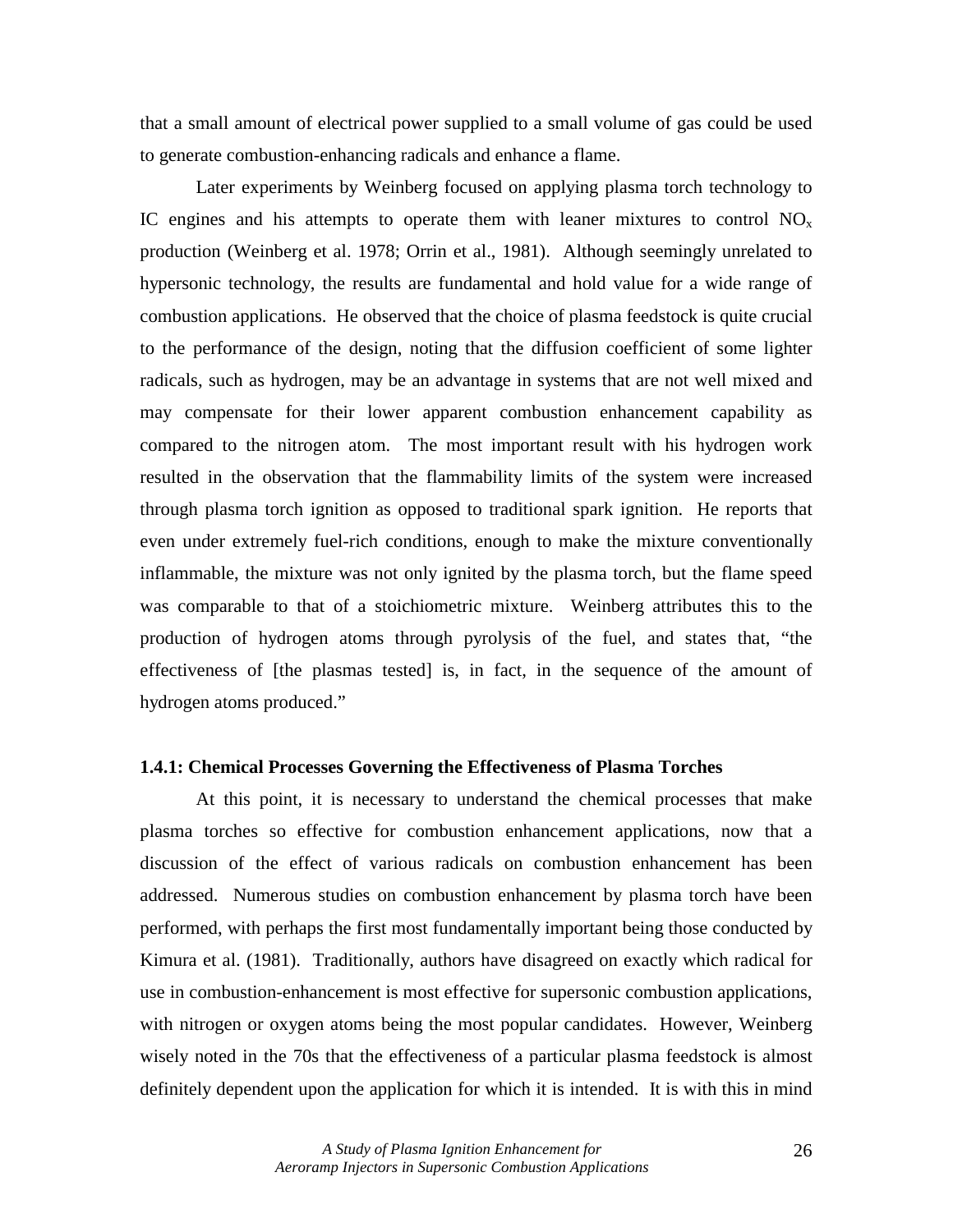that the general chemistry and history by which plasma torches affect the reaction rates shall be presented.

 As stated earlier, Kimura et al. (1981) performed the first fundamental experimental studies of radical addition to supersonic flows, focusing on the addition of nitrogen and oxygen radicals by means of a plasma torch to a Mach 2 hydrogen-air stream. Kimura and his associates reported a clear difference in performance, noting that oxygen plasma ignited a wider range of fuel-air mixtures and reduced the ignition delay time more than nitrogen did. Despite their observations, other investigators came to mixed conclusions. Through both experimental and numerical work, results emerged stating that in some cases using a nitrogen feedstock is just as effective as an oxygen feedstock (Takita et al., 1999), and in other cases, even more effective (Masuya et al., 1993). Traditionally it has been accepted that hydrogen atoms are the least effective at combustion enhancement when compared to oxygen or nitrogen, except for work by Kimura et al. (1981) where they report hydrogen atoms as being the most effective. However, recent experimental and analytical work performed by Takita et al. (1999, 2000) seems to be the final and most convincing work on the subject. Both experimentally and analytically, they observed that nitrogen and oxygen radicals are equivalent for combustion enhancement due to the extremely rapid reaction of nitrogen atoms with diatomic oxygen to produce NO and oxygen atoms. They also noted that hydrogen atoms have a somewhat lower potential.

 Despite the apparent lack of agreement on which radical is most effective, from a chemical viewpoint all radicals are valuable for combustion enhancement as they all contain available energy. However, logically some are more valuable than others; and N, O, and H atoms have been identified as the most important. As stated by Weinberg, the role of a plasma torch is to artificially increase the radical pool available for combustion reactions and ultimately to increase the reaction rates. According to the fundamental Arrhenius kinetic equation,

$$
-\frac{d[A]}{dt} = pN_{AV}\sigma_{AB}^2 \left[\frac{8\pi k_B T}{\mu}\right]^{1/2} \exp\left[\frac{-E_A}{R_u T}\right] [A][B],\tag{1.1}
$$

the rate of reaction is a function of the collision geometry, temperature, various constants, and the concentration of the reactants involved. Therefore, artificially increasing the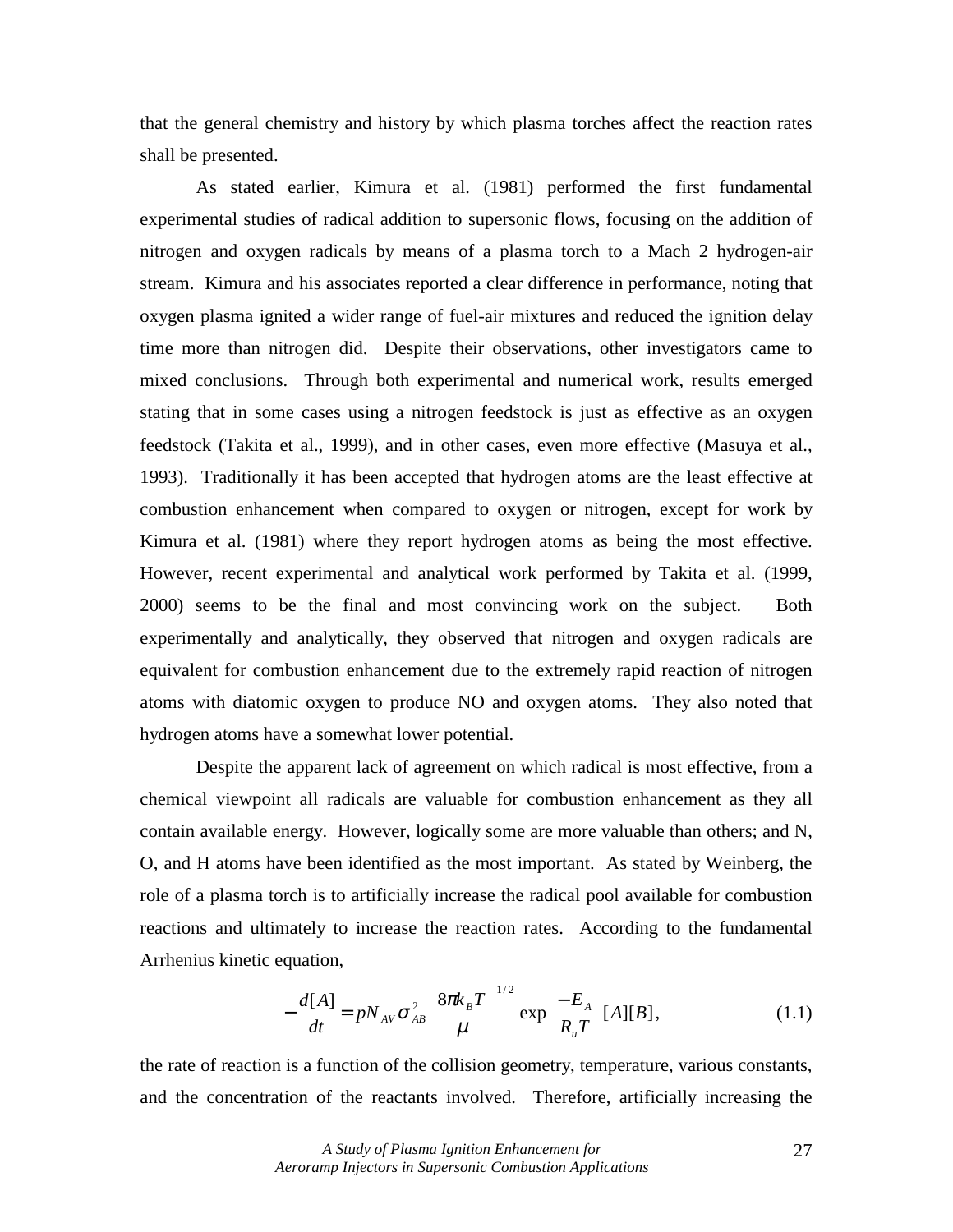concentration of a reactant will serve to increase the reaction rate and ultimately, the entire combustion mechanism, particularly if the reactant supplied is part of a chainbranching reaction such as

$$
H + O_2 \leftrightarrow OH + O \tag{1.2}
$$

for hydrogen, in which the consumption of one hydrogen radical produces two other important radicals, OH and O. Consequently, O, H, and OH all aggressively attack fuel molecules as well as participating in early chain branching reactions.

 Nitrogen atoms are also important combustion enhancing radicals because they quickly react with surrounding oxygen molecules to form nitric oxide and oxygen atoms, as illustrated by the famous Zeldovich mechanism,

$$
N + O_2 \leftrightarrow NO + O. \tag{1.3}
$$

According to this, it seems improbable that nitrogen atoms produced by a plasma torch would ever be as effective as oxygen atoms, since they are merely the means by which the combustion-enhancing oxygen atoms are produced. However, it cannot be overemphasized that nitrogen has proven to be quite an effective plasma feedstock for supersonic combustion applications and is usually preferred to air or oxygen feedstocks as they are both quite erosive to plasma torch electrodes.

#### **1.4.2: Demonstrations of Plasma Torch Enhancement for High-speed Flows**

 It has been well documented that plasma torches hold great potential for flame stabilization and the promotion of combustion reaction mechanisms for high-speed flows. Kimura et al. (1981) performed the earliest experimental work demonstrating such potential in supersonic flow and reported that the burning velocity of hydrogen-air mixtures was increased in a Mach 2.1 flow by addition of nitrogen and hydrogen atoms. Similar to Harrison and Weinberg's experiments, Kimura and his associates demonstrated that a small amount of electrical energy supplied to a plasma torch could be used to anchor a flame, but now within a supersonic crossflow. By supplying electrical energy on the order of 2% of the total chemical energy throughput, they reported a 68% increase in the area occupied by the flame at a set distance downstream of the plasma jet. Furthermore, they observed that the position of the plasma jet is critical. Placement of the plasma torch upstream of the fuel ports showed limited combustion due to the radicals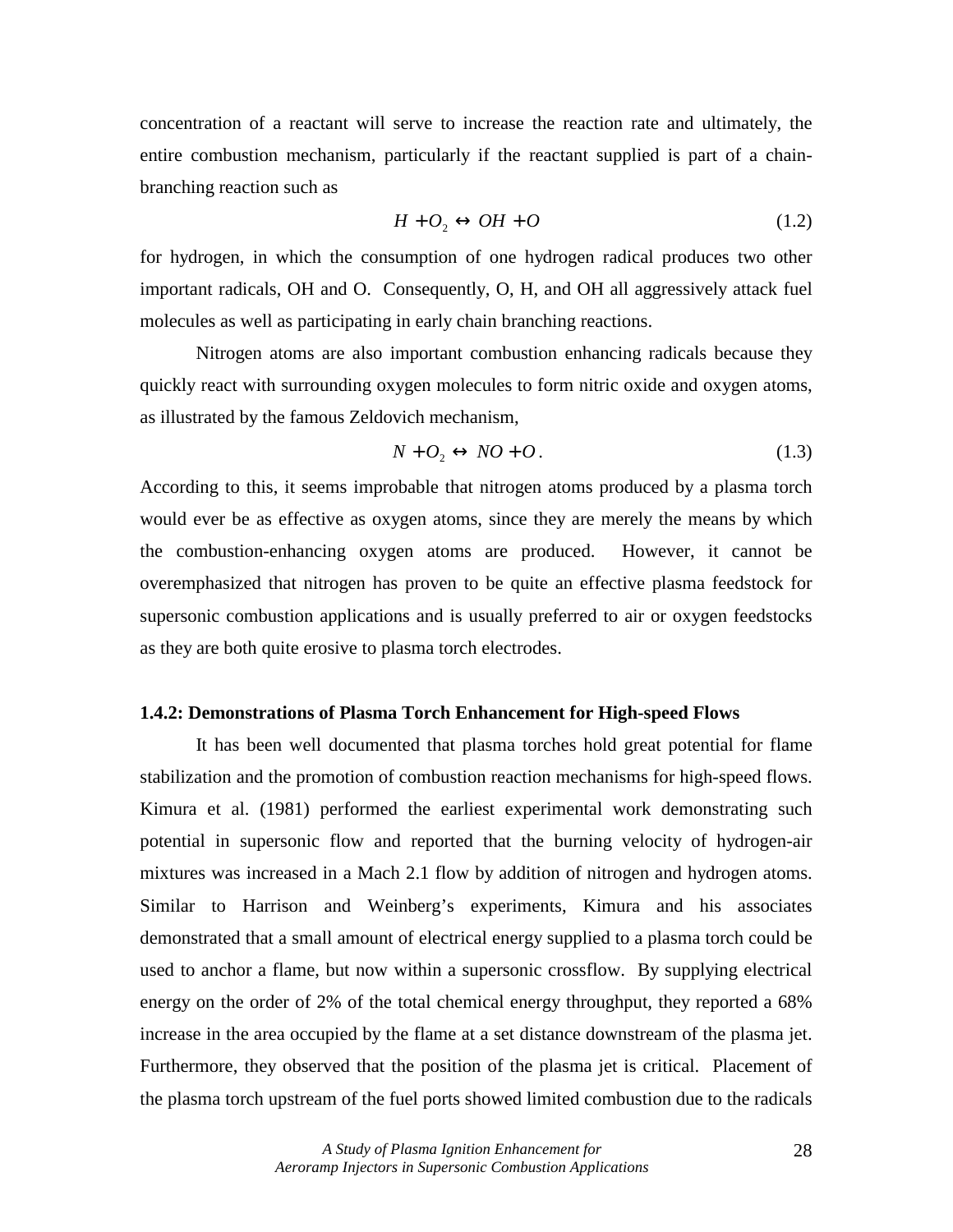recombining before interacting with fuel molecules. With close downstream placement, the plasma energy was spent on heating fuel molecules before sufficiently mixing with air. Only when the plasma torch was placed in a location downstream of the fuel injectors where the fuel and air were well mixed was the potential of the plasma torch realized.

 Later experiments by Warris and Weinberg (1984) also showed that plasma torches could be used to extend the limits of flammability for high-speed flow combustors, similar to the IC engine work performed by Weinberg in the 1970s. Most significant was their observation that, "no matter how little hydrocarbon fuel is present in the mixture, there is always some flame luminosity." This is in direct contrast to conventional spark igniters, which are quite dependent on the condition that the fuel-air mixture is within traditional ignitable limits. The increased range of ignitability and flame stabilization is bought at a very small electrical cost. Furthermore, Warris and Weinberg note that plasma torches with choked orifices cannot be blown out, as combustor conditions cannot propagate into the arc chamber.

 With the potential of plasma torches well addressed, the question then becomes, "Do plasma torches require a flameholding region, such as one produced by a step or cavity, to be effective?" From earlier work with argon-hydrogen torches, the answer appears to be "no" (Northam et al., 1984, and Kato and Kimura, 1996). Work in the mid 1980s by Wagner et al. (1987) demonstrated that an argon-hydrogen torch could be quite effective behind a step, igniting mixtures of hydrogen and air within the recirculation zone provided by the step. The work was a demonstration that previous methods of using pyrophoric silane injection could be replaced by much safer methods, rather than a study of the ability of a plasma torch to flamehold without the need for a step. However, subsequent tests by Northam et al. (1984) showed that a flame could be anchored by a plasma torch without the need for a step and established the concept of a free-radical flameholder. Extinguishing the torch consequently caused the extinguishing of the flame, demonstrating that the plasma torch served not only as the ignition source, but also as the flameholder. More recent numerical simulations seem to contradict the argument that plasma torches must be operated in conjunction with a step (Kato and Kimura, 1996). Kato and Kimura state that, "although the combination of a rearward-facing step and a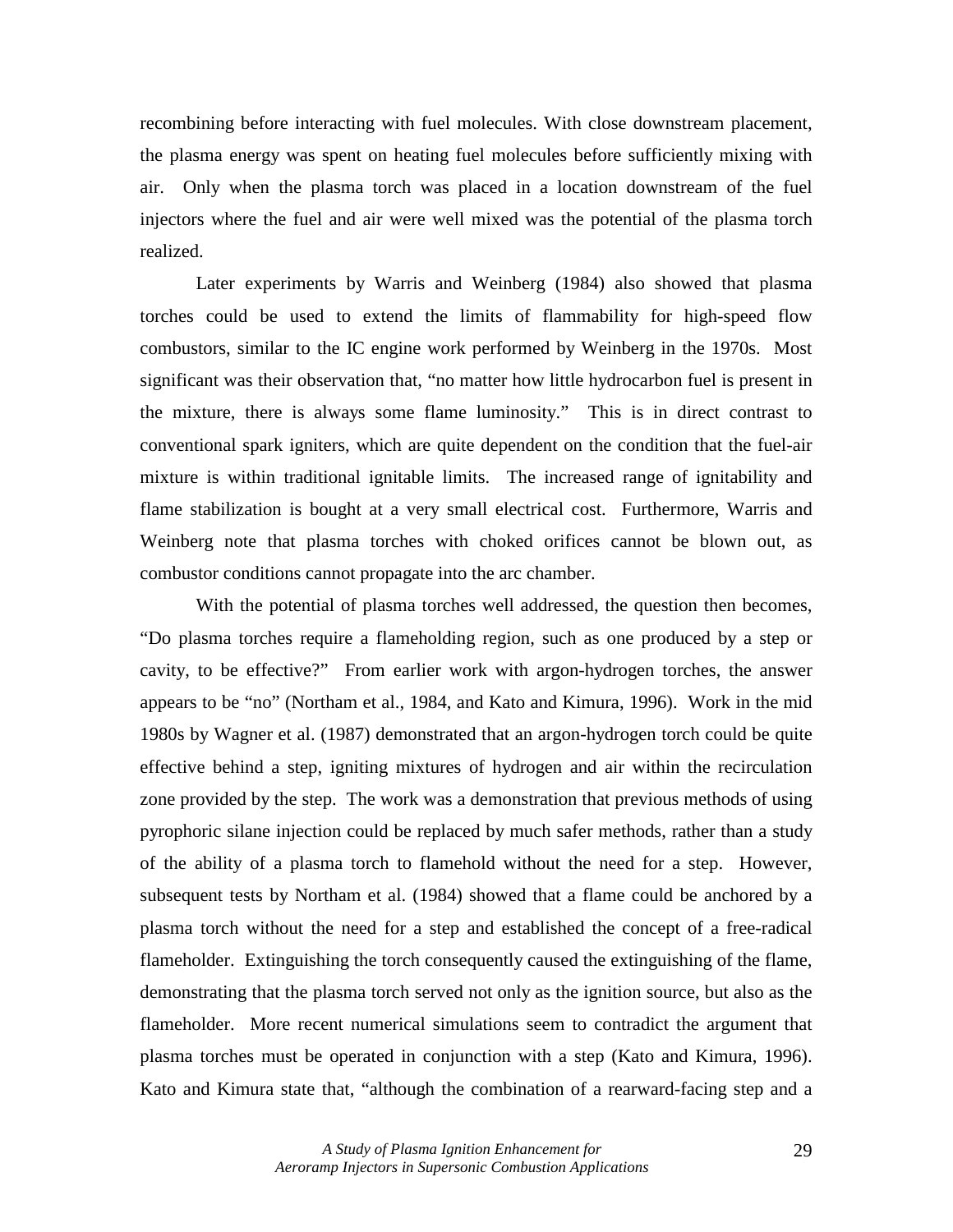plasma torch is a promising method for scramjet combustors… the present numerical simulation suggests that flame stabilization can be made without the step." They observed that the plasma jet, with adequate power, establishes a high-temperature recirculation zone that acts as a flame stabilizer similar to the step and also acts to promote the combustion of the fuel jet, so the addition of the step appears redundant.

At this point, it is necessary to address the misuse of plasma torches in the past, perhaps altering the view that some have of the potential of such a device. In one unpublished study, a plasma torch was used to replace a spark plug within a cavity. Not only did the plasma torch not exceed the performance of the spark plug, it also required a lot more power. In this configuration it is clear that the potential of the plasma torch was misused. The work performed by Sato et al. (1992) is another example of misuse. Oddly, despite the earlier work by Northam and Kato demonstrating that a step is not necessary for flameholding when a plasma torch is present, and the work by Kimura et al. showing the need for the plasma torch placement well downstream of the fuel injectors, Sato and his associates performed experiments in a Mach 2.5 stream with a torch placed *upstream* of a step and the fuel injectors *downstream* of the step. Although their goal was to exhibit the ability of the torch to operate on a variety of feedstocks, their results showed that all the feedstocks performed nearly the same, which is not surprising given the configuration. It cannot be overemphasized that the poor application of a device such as a plasma torch has caused many setbacks in the history of hypersonic research, and only lends further urgency to the need for an integrated design where the injection and ignition systems are developed with the express goal of incorporating the two systems together.

## **1.4.3: Other Methods of Ignition in High-Speed Flows**

 As discussed in the previous section, plasma torches are not suited for every type of combustion application. Furthermore, work with spark igniters (Gruber, 2000) and pyrophoric compounds (Diskin et al., 1986; Perkins et al., 1997; Thomas et al., 1997) has yielded good results the past for various supersonic flow applications. Spark igniters traditionally perform well in environments not requiring large amounts of ignition energy, like those found in stoichiometric cavities. However, they are not well suited for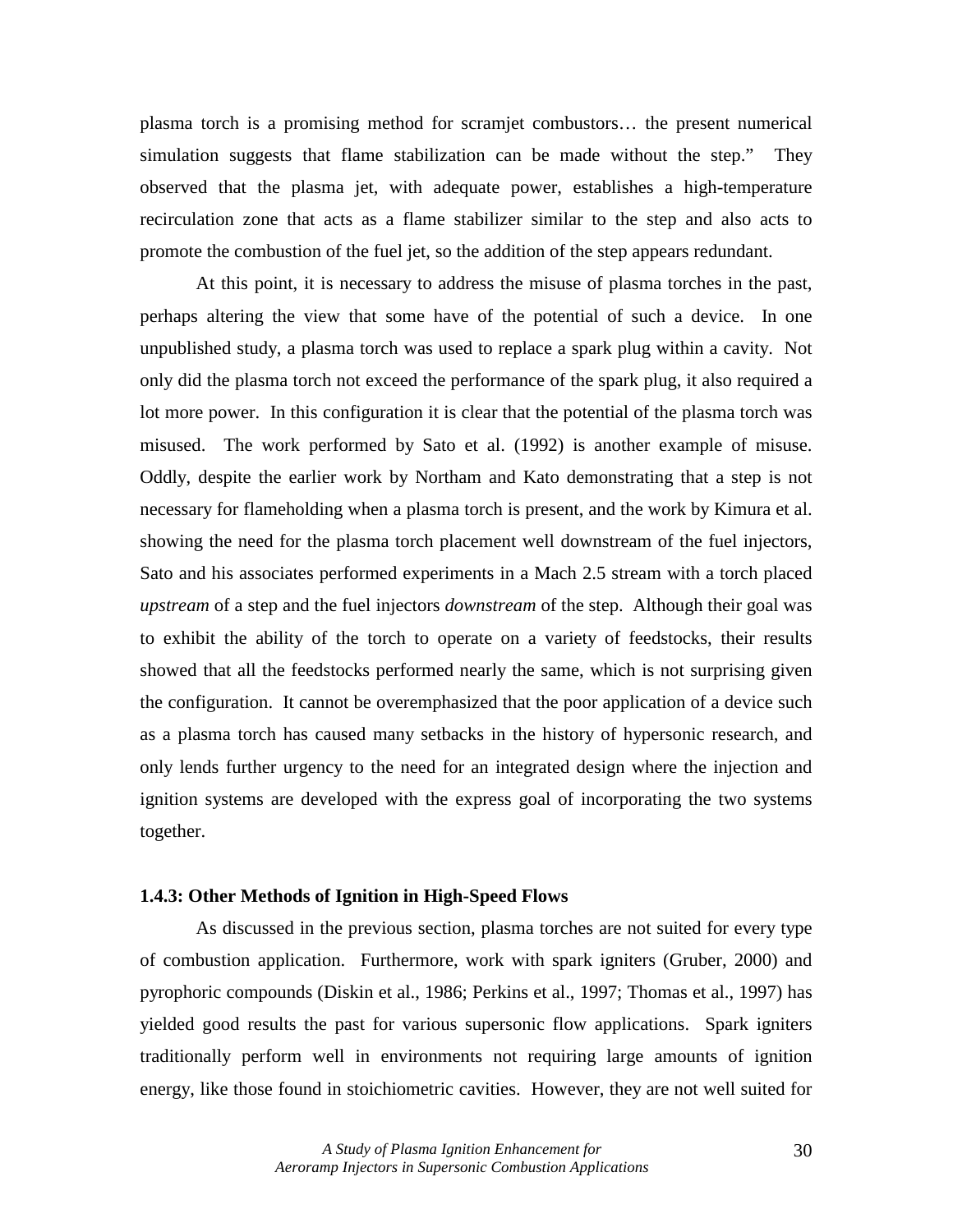high-speed crossflow as they do not have the ability to impart the required energy necessary to overcome the activation energy of the fuel for such a short residence time. Pyrophoric compounds, such as silane, were widely used through the 1960s and into the 1980s to ignite hydrogen and hydrocarbon fuel in a supersonic crossflow (Beach, 1980). However, pyrophoric compounds are not only dangerous, but also require their own storage and injection systems onboard the flight vehicle. Work by Diskin et al. (1986) investigated the use of fluorine as a substitute for silane, since the sulfur hexaflouride by which the fluorine is produced is non-toxic and non-explosive in air. Flourine atoms are highly reactive to hydrogen and hydrocarbon molecules, thereby accelerating the chemical breakdown of the fuel. Results showed that the flouring addition was competitive to similar experiments run with silane, but the design was not optimized for mixing and so produced inconclusive results regarding application into an actual supersonic combustor. The point to be made here is that other ignition sources exist, besides plasma torches, and careful consideration and selection of an ignition source must be made in light of the combustor system for which it is intended.

### **1.4.4: Recent Advances in Plasma-Torch-Aided Supersonic Combustion**

 Two striking advances in plasma torch technology have been made during the last three years. Interestingly, while the two projects were focused on studying dissimilar phenomena, they both uncovered hidden potential within basic plasma torch designs. One project enhanced the chemical aspects of the torch as a radical supplier (Shuzenji et al., 2000), while the other demonstrated the ability of the torch to act as an actively controllable eddy source (Gallimore, 1998.)

 The work by Shuzenji et al. (2000) focused on creating an arc wholly outside of the plasma torch body, so that a much larger portion of the energy contained within the arc could be used to ignite the cross-flowing fuel-air stream. Their design is shown in Figure 1.10 and is referred to as DAIM (Direct Arc Injection Method). Compared to a traditional torch, a much smaller amount of feedstock gas was fed through the torch body. The feedstock gas fed through the torch was used to prevent the arc from discharging within the torch body. The premise behind the work is that not only is a larger portion of energy in the arc used for ignition, but also that the total pressure losses induced by the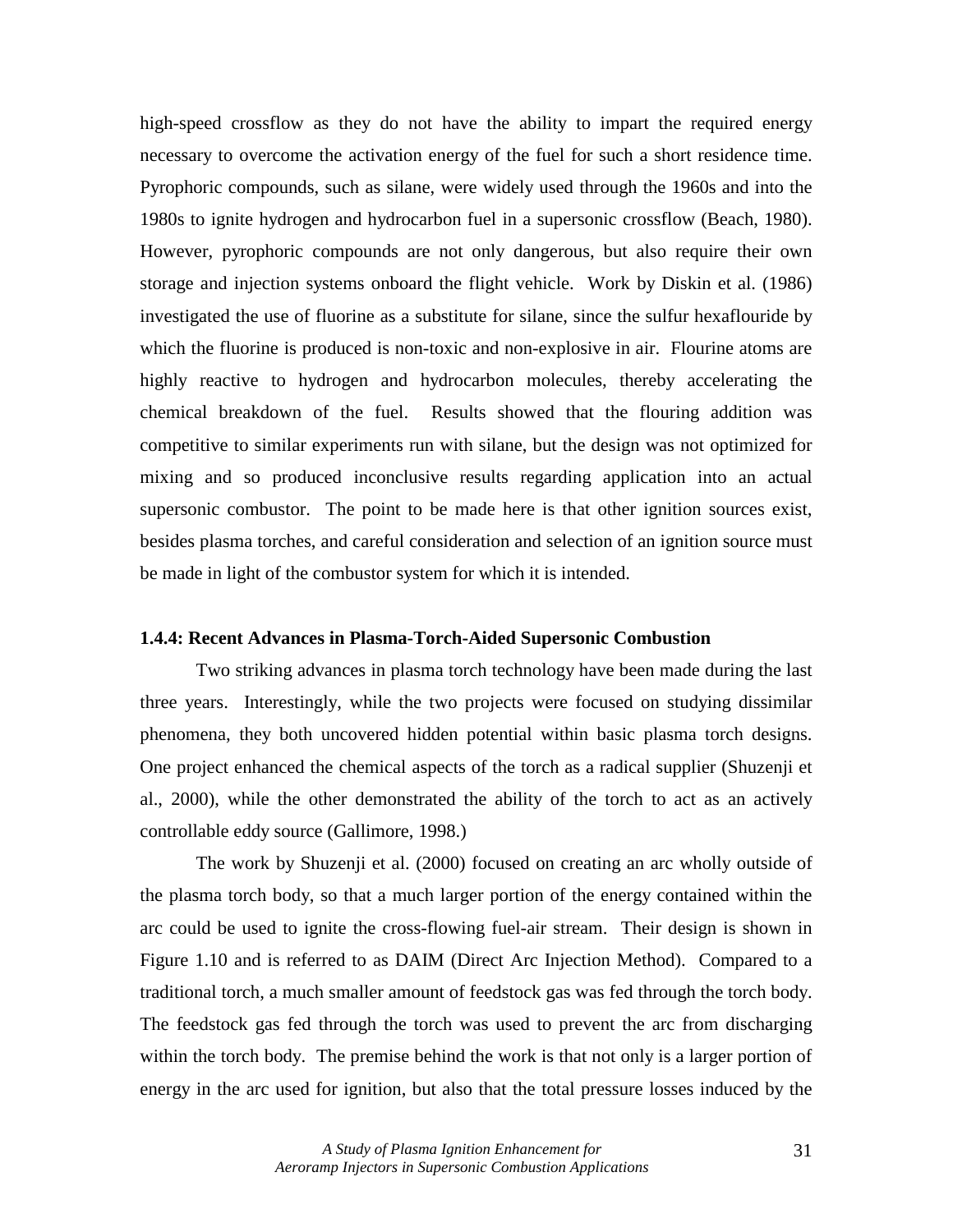plasma jet are reduced since the volumetric flowrate of the jet is much smaller than for a conventional torch. To aid arc stability in the high-speed crossflow they designed Teflon sublimated electrodes, which also allowed for a larger arc in the freestream. This helped to more effectively transfer the heat from the arc to the main airflow. Comparison to a conventional plasma torch at 3000 W showed an increase in the maximum downstream temperature of about 400 K by using the DAIM method.



Figure 1.10: Direct Arc Injection Method (DAIM)

 On the fluid dynamic side of torch advancements, work by Gallimore demonstrated that adding a small amount of voltage ripple to a DC supply could induce plasma jet oscillation (Gallimore, 1998). Using high-speed digital photography, he discovered that the rate of plasma jet oscillation matched the frequency of the voltage ripple and that the plasma jet length was a function of the actual time-varying voltage. Clearly, this could expand the potential of plasma torches beyond that of a mere flameholder. They could be used as actively controlled flameholding devices, producing eddies at a set frequency in order to instill fluidic resonance with other devices inside the combustor, such as an aeroramp. The ability of a plasma torch to be "tuned" to match the dynamic characteristics of other devices in the combustor is significant and signals an inherent need for the integration of the plasma torch into the combustor system.

# **1.5: Attempts at Injector/Igniter Integration**

 The need for an igniter and fuel injection system to be integrated seems obvious; but, surprisingly, the work done in this area has been sparse. Quite often, the flow fields of various combustor configurations are studied intensively, both with experimental flow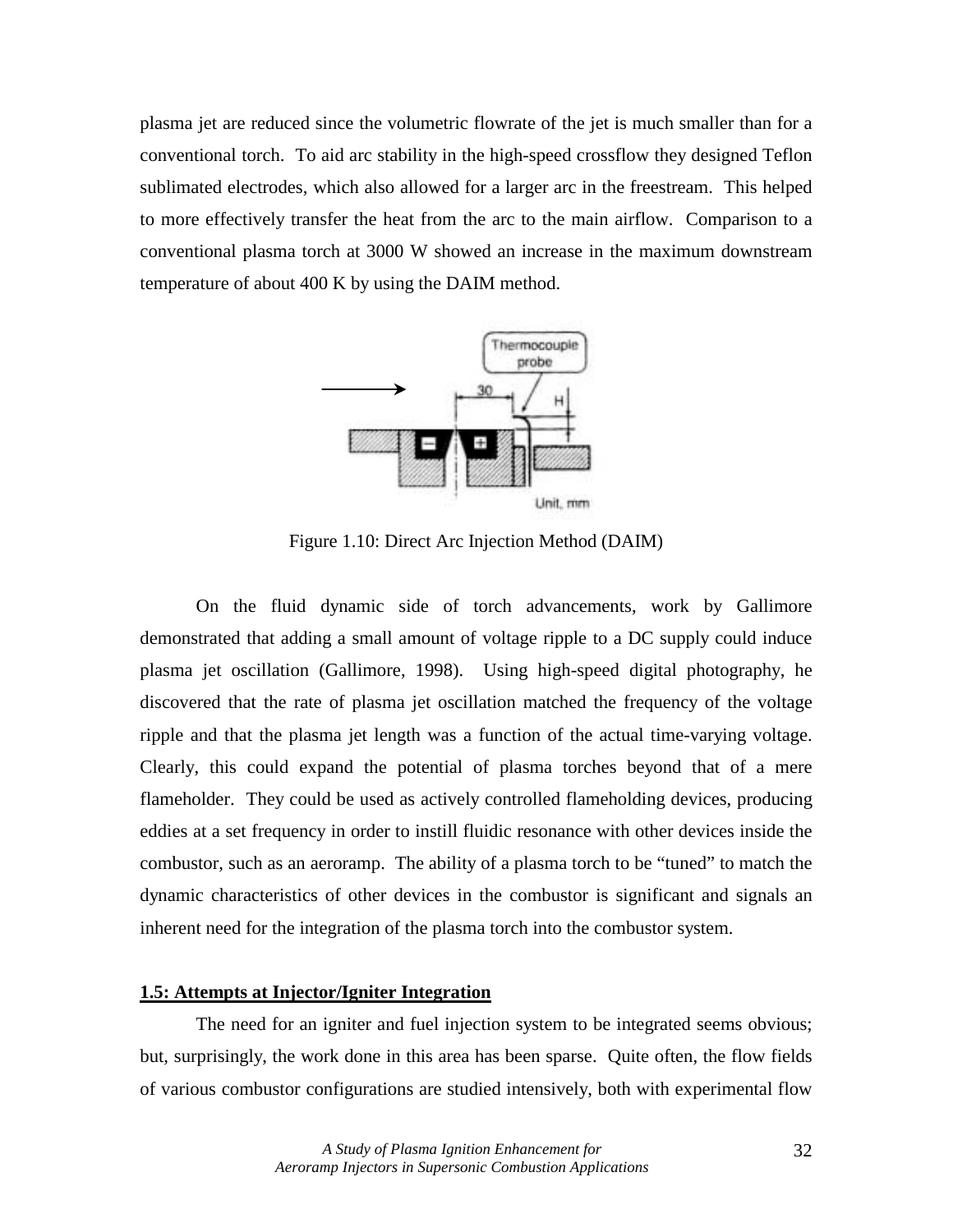visualization techniques and CFD analysis; but little regard is given to the type or placement of the ignition system. This is not to say that the systems designed by such methods are poor, but instead, that they have an undiscovered potential that could produce huge benefits, namely the synergistic effect between the fuel injection and ignition systems.

 One prime example of this type of design process was the development and testing of a model scramjet by National Aerospace Laboratory's Kakuda Research Center (Tomioka, S., 1996; Mitani, 1996; Masuya, 1997). The model was designed based on various component studies, such as the exhaust nozzle (Nickerson, 1988), the inlet (Trexler and Saunders, 1977), the combustor (Waltrup, 1976 and McClinton, 1978), and the ignition system (Yatsuyanagi and Chinzaei, 1996). Early experiments suffered from the failure of the ignition system to produce intensive combustion for flight Mach numbers above 6. The additions of struts, recesses, and auxiliary oxygen injectors were studied to enhance performance. Subsequent experiments demonstrated the improvements made by these changes (Sato, 1997), but did not concentrate on the ignition system. Admittedly, the design choices made by these authors were successful; but perhaps even a minor change of the torch feedstock, power, or location could have saved much time and effort.

 Recent advances in supersonic combustion in America have been made primarily at Air Force Research Laboratory (AFRL) (Gruber, 2000) and the Naval Air Warfare Center at China Lake (Burnes, 2000) and appear to follow the same design process as the researchers mentioned above. A review of the literature from these two facilities shows that a vast majority of the work concentrates on the mixing characteristics of various combustor configurations; but little mention is made of the ignition system, which for these configurations is a spark plug. The lack of concentration on the ignition system may compromise what would otherwise be a well-integrated design. Admittedly, not all the experiments at these facilities were focused on creating an integrated design; but studying only one aspect of a combustor system at the expense of another may create a final design with unmet potential.

In contrast to the recent research at AFRL and China Lake, earlier experiments at NASA-Langley focused on both the ignition and injection aspects of the combustor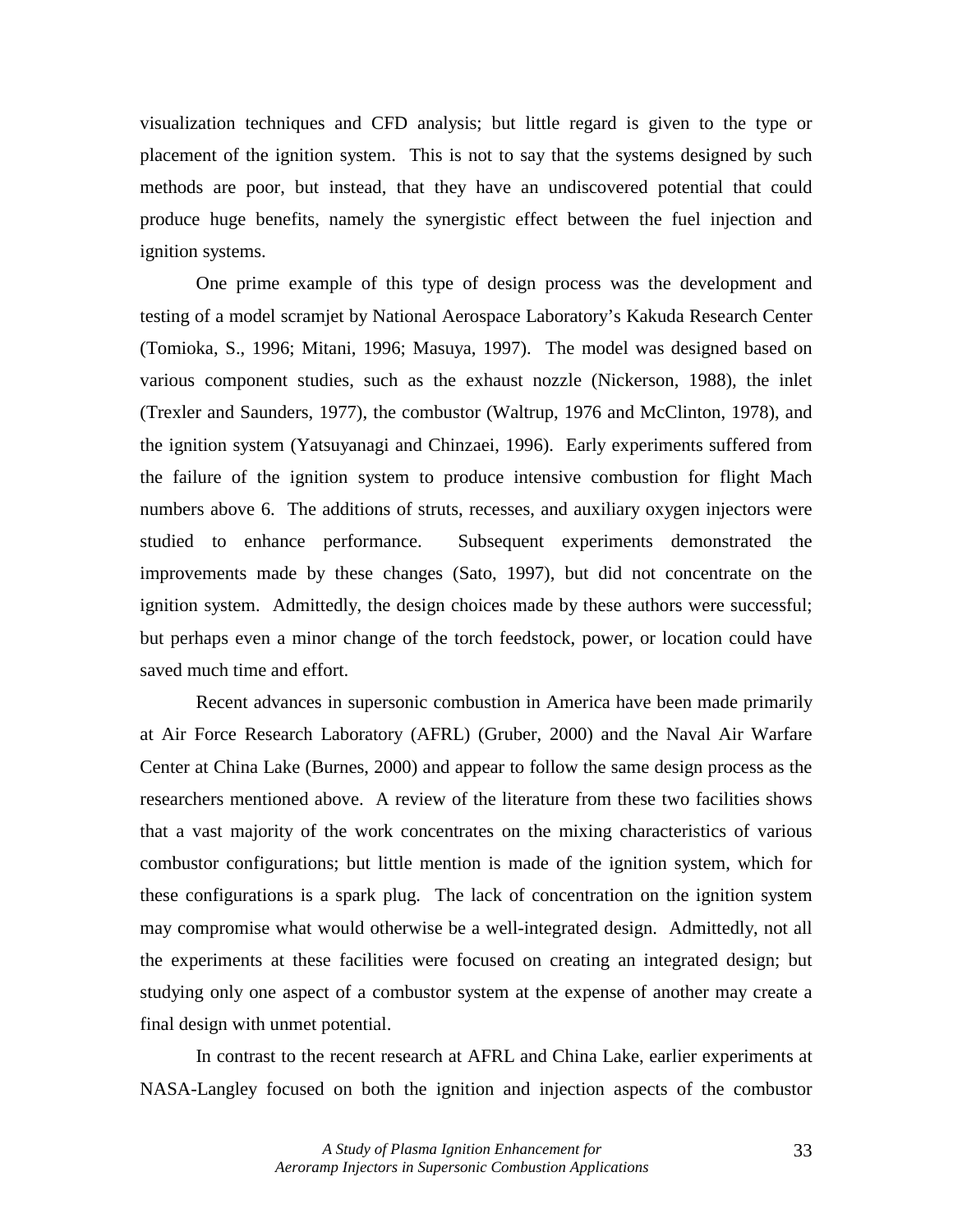(Wagner, 1986 and 1987). The experiments by Wagner and his associates dealt with the ignition of hydrogen by means of a plasma torch located downstream of a step. Their results were based on variations of the freestream conditions, torch power, feedstock type, and fuel flowrate to determine if a plasma torch could be used to replace dangerous pyrophoric compounds, and if so, how best to minimize the amount of igniter energy required to achieve ignition. Although the design process of Wagner and his associates considered variations of both the injector and ignition systems, the work did not investigate the effect of plasma torch location.

 Perhaps the best-integrated study to date has been performed at Tohuku University by Masuya et al. (1999) and Takita et al. (1999). The experiments were a study of the ignition of hydrogen by means of a downstream plasma torch in both low and high-speed flow. They studied not only the effect of changing the angle and location of hydrogen injection but also the torch feedstock and power. In addition, the authors realized that a step or cavity is not needed to act as a flameholder when a plasma torch is used as the igniter, and so did not include one. Regardless of the results, their experiments are exactly the type of engineering process that is needed to create a wellintegrated, well-performing design. As a result, the experiments were quite useful for identifying a range of ignitable configurations of injector locations, angles and flowrate, and also of effects of these configurations on the required plasma torch feedstock and power. Despite the high quality of the experiments, the one aspect missing was the inclusion of geometric studies of the torch, such as nozzle geometry and injection angle.

# **1.6: Key Issues Related to Current Ignition/Injection Systems**

 Several key points need to be made regarding the present design processes by which combustors for scramjet engines are designed. The main points that have been presented within this chapter are that:

- ! Injectors and igniters are often designed without regard to the final system in which they will be integrated.
- The injection system is often given more thought than the ignition system when a combustor is designed.